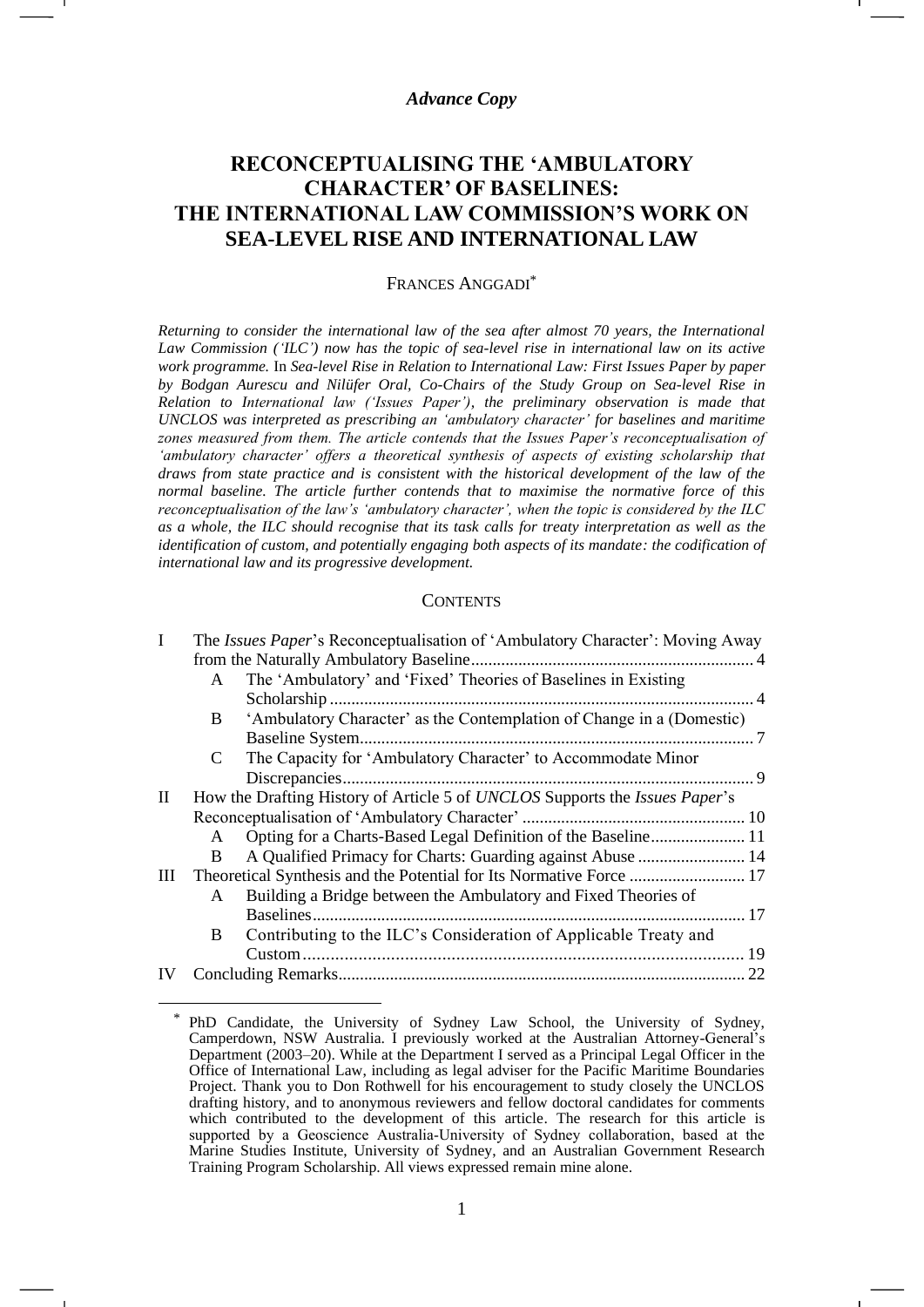#### <span id="page-1-4"></span><span id="page-1-1"></span>A Postscript .................................................................................................... 24

The 'golden era' of the International Law Commission ('ILC'), commonly identified as spanning the late 1950s to the mid-1970s, led to the generation of significant feats of codification in the law of the sea, the law of treaties and the law of diplomatic and consular relations, many of which today 'still belong to the cornerstones of the contemporary international law'.<sup>1</sup> The law of baselines within the international law of the sea is one such example of this trajectory: building on the earlier codification initiatives of various expert bodies (such as the Institut de Droit International and the International Law Association)<sup>2</sup> and the League of Nations, the ILC's draft articles on baselines formed the basis for text adopted in the 1958 *Convention on the Territorial Sea and Contiguous Zone*, <sup>3</sup> as well as its equivalent in the 1982 *United Nations Convention on the Law of the Sea* ('*UNCLOS*')*.* 4

<span id="page-1-0"></span>In 2018, the ILC decided to recommend the inclusion of the topic '[s]ea-level rise in relation to international law' in its programme of work.<sup>5</sup> This inquiry was recognised to have implications beyond the law of the sea, such as on questions of statehood and the protection of persons. The ILC proposed

<span id="page-1-3"></span>an in-depth analysis of existing international law, including treaty and customary international law, in accordance with the mandate of the International Law Commission, which is the progressive development of international law and its codification.6

The United Nations General Assembly noted this new topic, calling for the ILC to take into consideration the views of governments,<sup>7</sup> and the first issues paper on the topic of sea-level rise and international law, focusing on the law of the sea, was released in the  $72<sup>nd</sup>$  session of the ILC (2020–21) by Bogdan Aurescu and Nilüfer Oral, Co-Chairs of the Study Group on sea-level rise in relation to international law ('*Issues Paper*').<sup>8</sup>

### *Advance Copy*

<span id="page-1-2"></span><sup>1</sup> Pavel Šturma, 'Concluding Remarks by Pavel Šturma' in United Nations (ed), *Seventy Years of the International Law Commission: Drawing a Balance for the Future* (Brill Nijhoff, 2021) 154, 155.

<sup>2</sup> For an outline of pre-League of Nations initiatives to codify the law of the sea, see DP O'Connell, *The International Law of the Sea*, ed IA Shearer (Clarendon Press, 1982) vol 1, 20–1.

<sup>3</sup> *Convention on the Territorial Sea and Contiguous Zone*, opened for signature 29 April 1958, 516 UNTS 206 (entered into force 10 September 1964) ('*Geneva Convention on the Territorial Sea and Contiguous Zone*').

<sup>4</sup> *United Nations Convention on the Law of the Sea*, opened for signature 10 December 1982, 1833 UNTS 397 (entered into force 16 November 1994) ('*UNCLOS*').

<sup>5</sup> International Law Commission, *Report of the International Law Commission*, UN GAOR, 73<sup>rd</sup> sess, Supp No 10, UN Doc  $A/73/10$  (30 April – 1 June and 2 July – 10 August 2018) annex B ('*Sea-Level Rise in Relation to International Law*').

 $^{6}$  Ibid 326 [5].

<sup>7</sup> *Resolution Adopted by the General Assembly on 22 December 2018*, GA Res 73/265, UN GAOR,  $73<sup>rd</sup>$  sess,  $65<sup>th</sup>$  plen mtg, Agenda Item 82, UN Doc A/RES/73/265 (14 January 2019) para 3.

<sup>8</sup> International Law Commission, *Sea-Level Rise in Relation to International Law: First Issues Paper by Bogdan Aurescu and Nilüfer Oral, Co-Chairs of the Study Group on Sea-Level Rise in Relation to International Law*, 72nd sess, UN Doc A/CN.4/740 (28 February 2020) ('*Issues Paper*').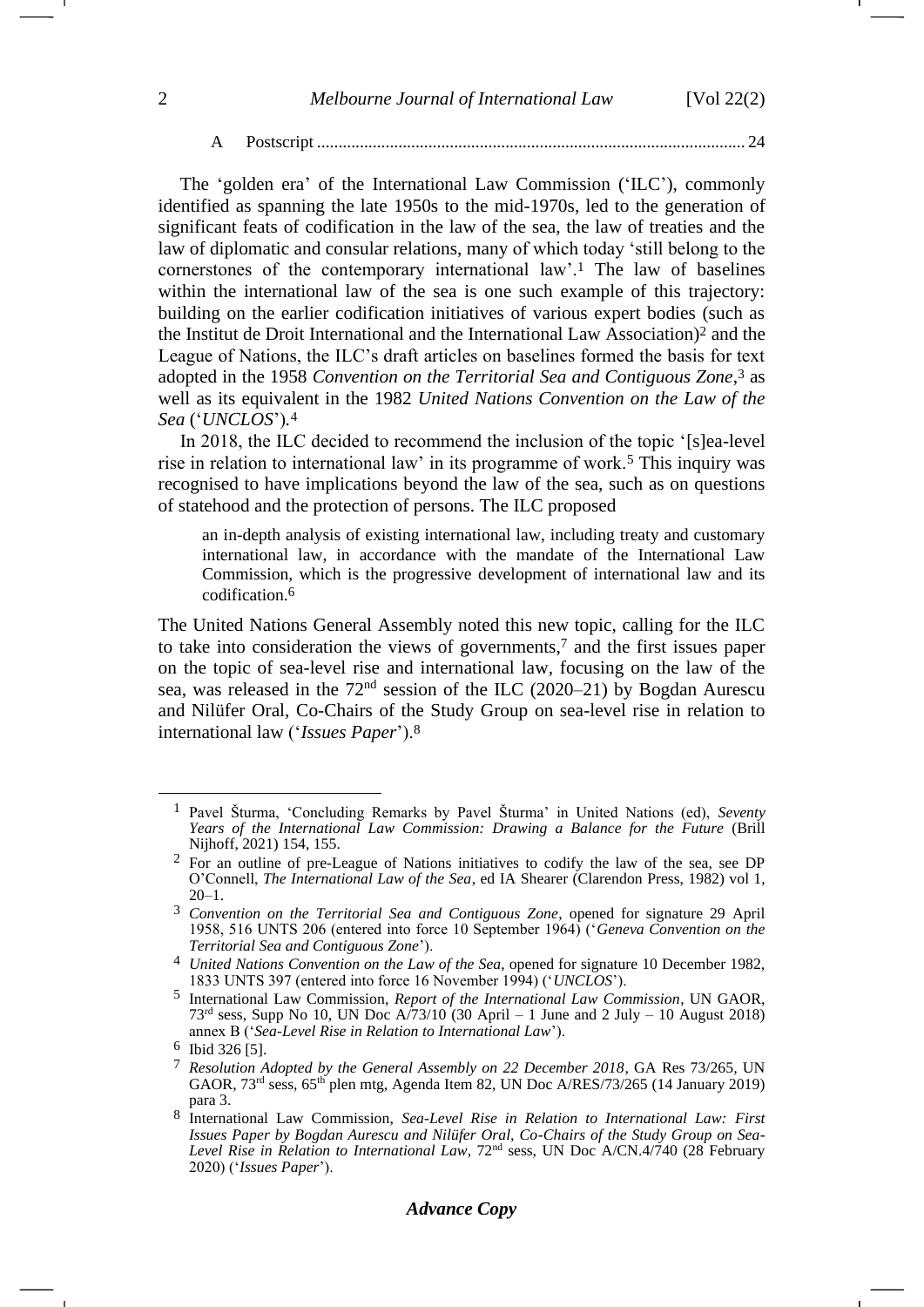In examining the possible impacts of sea-level rise on baselines and the outer limits of maritime zones, the *Issues Paper* observes that

[a]t the time of the negotiation of the *United Nations Convention on the Law of the Sea*, sea-level rise and its effects were not perceived as an issue that needed to be addressed. The Convention was thus interpreted as prescribing an ambulatory character for baselines and the outer limits of the maritime zones measured therefrom ... 9

While this observation aligns with the prevailing view amongst scholars who have grappled with the topic of sea-level rise, Part I of this article identifies how the *Issues Paper* has, informed by submissions received by certain coastal states to its inquiry, illuminated aspects of that 'ambulatory character' which have previously not been emphasised by scholars. The *Issues Paper* shows an awareness of the capacity for baselines and maritime zones to remain in place *until* they are amended by the coastal state in certain circumstances; in particular, this view is based on examples from state practice showing that a charted baseline would not be revised for minor changes to the coastline. And while the approach of the *Issues Paper* signals a departure from existing scholarship, Part II will show that its conception of 'ambulatory character' is well supported by the preparatory materials for art 5 of the*UNCLOS* on the normal baseline.

<span id="page-2-0"></span>From an explanatory point of view, it is contended that the *Issues Paper*  offers a persuasive account of 'ambulatory character' under existing law, particularly as it is informed by examples of state practice and consistent with the law's historical development. But to maximise the normative force of this account, Part III argues that when the topic is considered by the ILC as a whole, the ILC should recognise that its analytical work calls for treaty interpretation as well as the identification of custom.<sup>10</sup> In this way, state practice and the preparatory works for *UNCLOS* may — considered together with other elements (such as the ordinary meaning of the treaty provisions, or the requirement for *opinio juris*) — have potential legal significance for both treaty and custom. Adoption of this methodological framework may assist to 'persuade States to entertain the Commission's interpretative pronouncements'.<sup>11</sup> To conclude, Part IV will observe that the contemporary circumstances in which the ILC now finds itself should have implications for its work on this topic. This involves embracing treaty interpretation as part of its methodological approach. But if this reconceptualisation of the 'ambulatory character' is ultimately supported in that exercise, not only might this mean recognising the law's capacity for a certain degree of stability, but also that such stability has limits. To fully deal with the possible impacts of sea-level rise on maritime zones, the ILC should accordingly also embrace both aspects of its mandate: the codification of international law and its progressive development.

<sup>&</sup>lt;sup>9</sup> Ibid 40 [104].

<sup>10</sup> Note that this article is current as at 1 July 2021.

<sup>11</sup> Danae Azaria, 'The Working Methods of the International Law Commission: Adherence to Methodology, Commentaries and Decision-Making' in United Nations (ed), *Seventy Years of the International Law Commission: Drawing a Balance for the Future* (Brill Nijhoff, 2021) 172, 177 ('The Working Methods of the International Law Commission').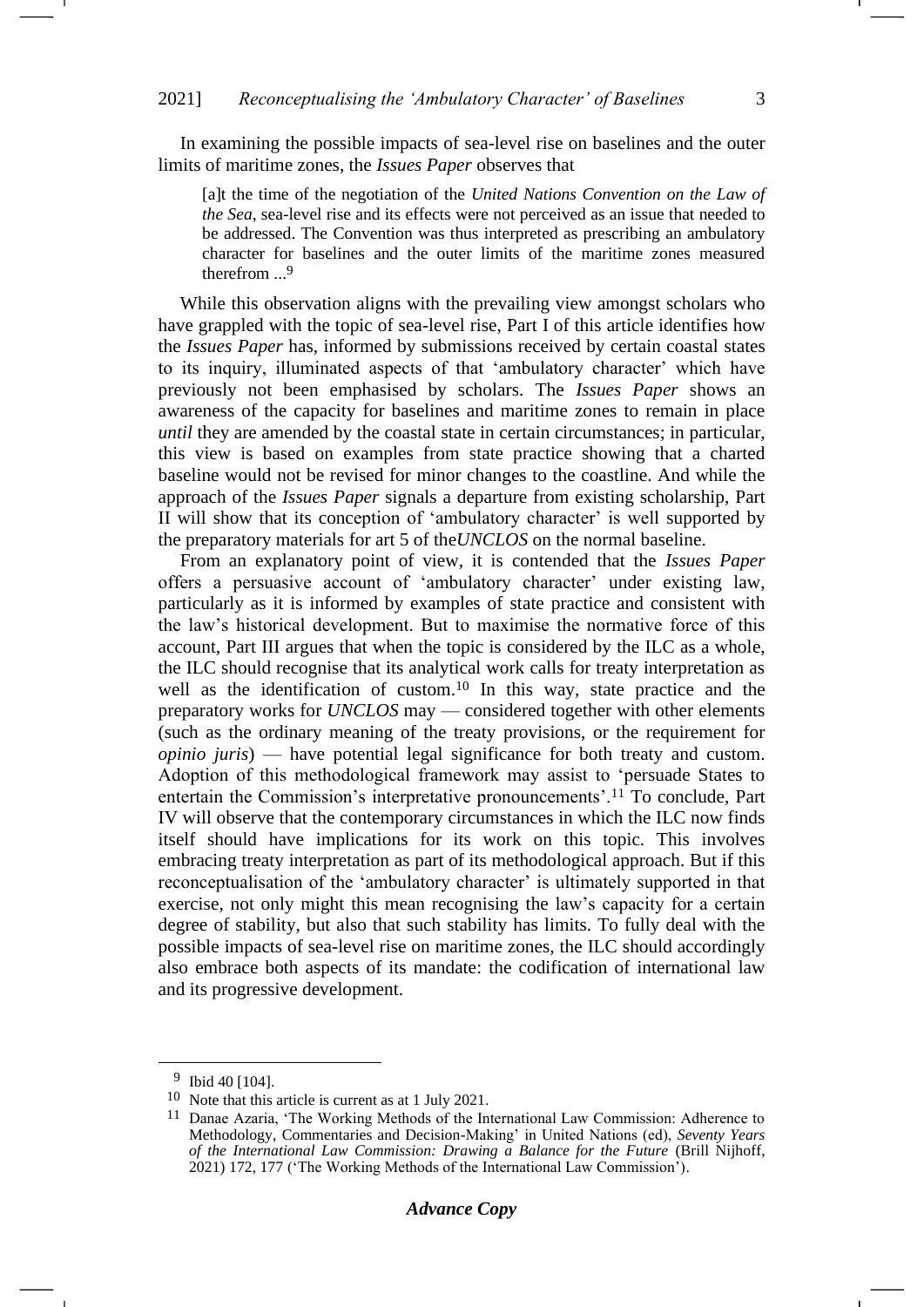## I THE *ISSUES PAPER*'S RECONCEPTUALISATION OF 'AMBULATORY CHARACTER': MOVING AWAY FROM THE NATURALLY AMBULATORY BASELINE

The term 'ambulatory' is, of course, not one drawn from the terms of *UNCLOS* itself nor from jurisprudence. It is a term which has emerged from scholarship seeking to understand the behaviour of the legal baseline and associated maritime zones under conditions of coastal variability. This Part will outline the scholarship developing the ambulatory theory of baselines, as well as the contrasting theory that baselines may be fixed. Against this backdrop, the article will then show that the *Issues Paper*'s reconceptualisation of 'ambulatory character' draws insights from state practice to develop existing scholarship on the prevailing ambulatory theory in two ways. This Part will argue that, first, the *Issues Paper* signals a move away from the idea of a 'naturally' ambulatory baseline, <sup>12</sup> towards a view that 'ambulatory character' refers more broadly to the contemplation of baseline change in any particular domestic framework. Secondly, the *Issues Paper* highlights information from some coastal states outlining processes for effecting baseline change within its domestic framework, such as through an inter-agency baselines committee. Discussing these as examples of ambulatory baseline systems, the *Issues Paper* suggests that the 'ambulatory character' of these frameworks is not incompatible with the stability of baselines in the case of minor (or *de minimis*) coastal fluctuations.

# <span id="page-3-3"></span><span id="page-3-1"></span>A *The 'Ambulatory' and 'Fixed' Theories of Baselines in Existing Scholarship*

In the international law of the sea, the term 'baseline' refers to a juridical concept that has strong links to the physical world and, specifically, the coast. A baseline is 'the legal expression of the coast',<sup>13</sup> and the International Court of Justice ('ICJ') has stated that '[t]he juridical link between the State's territorial sovereignty and its rights to certain adjacent maritime expanses is established by means of its coast'.<sup>14</sup> The dominant type of baseline used is the normal baseline,<sup>15</sup> which is defined in art 5 of *UNCLOS* to be 'the low-water line along the coast as marked on large-scale charts officially recognized by the coastal State'.<sup>16</sup>

<span id="page-3-0"></span>Under the ambulatory theory of baselines, scholars consider that '[t]he normal baseline is constituted by the low-water line along the coast',<sup>17</sup> and, as a result,

<span id="page-3-2"></span><sup>&</sup>lt;sup>12</sup> This phrase recalls the reference made by members of the ILA Baselines Committee to the 'naturally ambulatory normal baseline': Coalter G Lathrop, J Ashley Roach and Donald R Rothwell, 'Baselines under the International Law of the Sea: Reports of the International Law Association Committee on Baselines Under the International Law of the Sea' (2019) 2(1–2) *Brill Research Perspectives in the Law of the Sea* 1, 41.

<sup>13</sup> Coalter G Lathrop, 'Baselines' in Donald R Rothwell et al (eds), *The Oxford Handbook of the Law of the Sea* (Oxford University Press, 2015) 69, 69.

<sup>14</sup> *Continental Shelf (Libyan Arab Jamahiriya v Malta) (Judgment)* [1985] ICJ Rep 13, 41 [49].

<sup>15</sup> See Clive Schofield, 'Departures from the Coast: Trends in the Application of Territorial Sea Baselines under the Law of the Sea Convention' (2012) 27(4) *International Journal of Marine and Coastal Law* 723, 724 ('Departures from the Coast').

<sup>16</sup> *UNCLOS* (n [4\)](#page-1-0) art 5.

<sup>17</sup> AHA Soons, 'The Effects of a Rising Sea Level on Maritime Limits and Boundaries' (1990) 37(2) *Netherlands International Law Review* 207, 210 (emphasis omitted).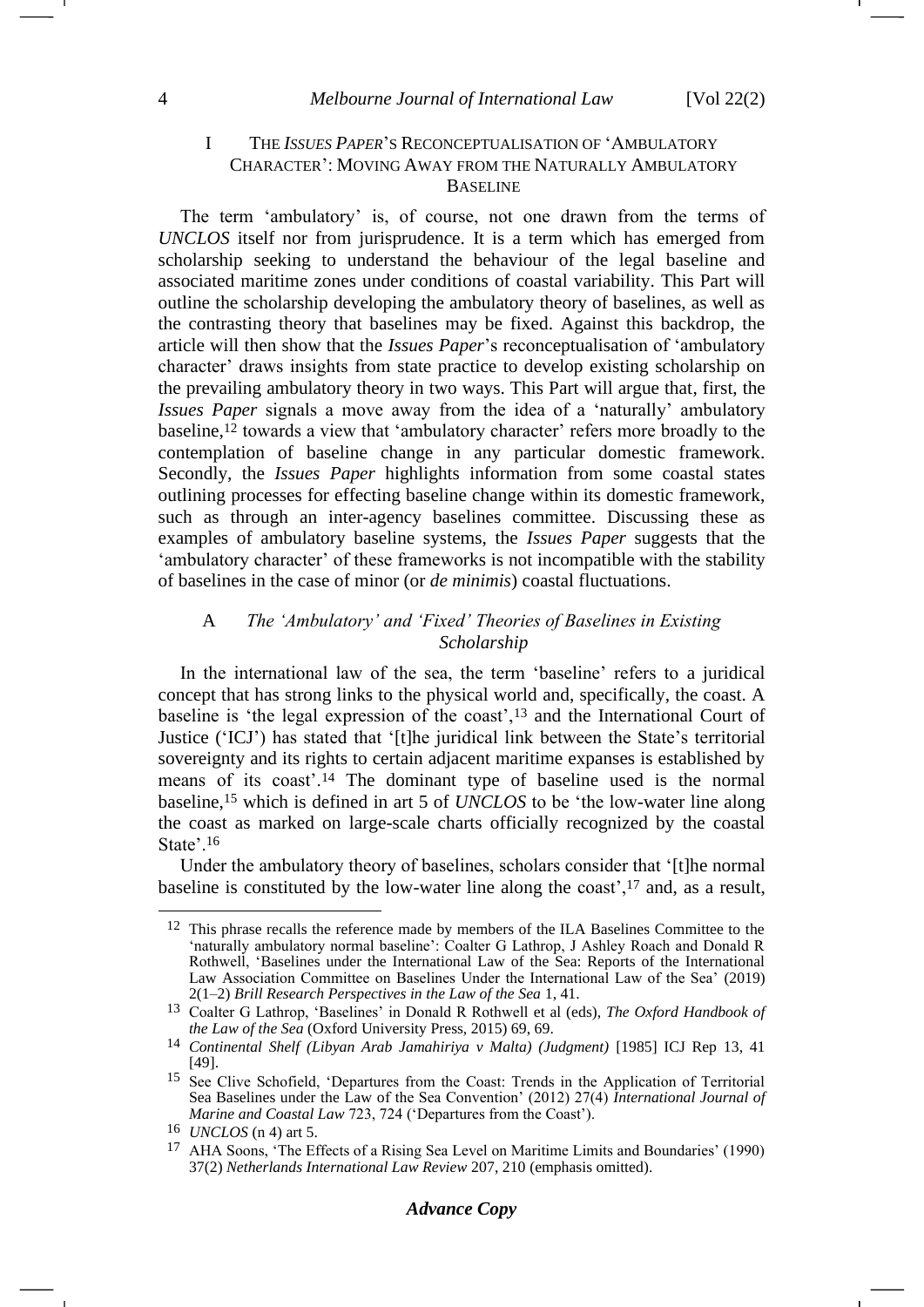'[t]here is no doubt that changes in the shoreline, however and how quickly effected, result in changes in the baseline from which the territorial sea is measured'.<sup>18</sup> This view, as expressed in relation to the normal baseline, also has relevance in the context of other types of baselines (such as straight baselines under art 7) to the extent that they must still connect to the low-water line on the coast to create a unified baseline system.<sup>19</sup>

The key features of the ambulatory theory of baselines may be identified: first, a geographic feature (the low-water line along the coast) is *identified* with the baseline; second, changes to the former automatically result in changes to the latter. In addition, David D Caron considered that this ambulatory quality applies not only to baselines, but also to the maritime zones which are drawn from those baselines, stating that '[i]f the baseline moves, the boundary moves. If a baseline point such as an exposed rock disappears, the boundary generated by that point also disappears. Although this is obviously an important principle, it often goes unstated'. 20

<span id="page-4-1"></span><span id="page-4-0"></span>Caron's work has been influential in the scholarship, $21$  and the ambulatory theory is the 'widely accepted'<sup>22</sup> understanding of the existing law. A clear example of this position can be seen in the views of Michael W Reed, who wrote that '[t]he coast line, or baseline, is the mean low-water line. As that line moves landward and seaward with accretion and erosion, so does the baseline. As the baseline ambulates, so does each of the maritime zones measured from it'.<sup>23</sup>

On the other side of this debate between theories, some scholars take the view that baselines (and by implication, the maritime zones drawn from them) can be

<span id="page-4-2"></span><sup>18</sup> O'Connell (n [2\)](#page-1-1) vol 2, 682. See also Lewis M Alexander, 'Baseline Delimitations and Maritime Boundaries' (1983) 23(4) *Virginia Journal of International Law* 503, who noted that non-natural changes to the low-water line could result in changes to the baseline. 'Normal baselines may change over time as the low-water line changes because of erosion, deposition or the emplacement of man-made structures on the shore.': at 535.

<sup>&</sup>lt;sup>19</sup> For a discussion of the placement of straight baselines in relation to the normal baseline, see Office for Ocean Affairs and the Law of the Sea, United Nations, *The Law of the Sea: Baselines* (1989) 24 [51].

<sup>20</sup> David D Caron, 'When Law Makes Climate Change Worse: Rethinking the Law of Baselines in Light of a Rising Sea Level' (1990) 17(4) *Ecology Law Quarterly* 621, 634. Note that here Caron uses the term maritime 'boundary' to refer to the outer limit of a maritime zone.

<sup>21</sup> See, eg, Rosemary Rayfuse, 'Sea Level Rise and Maritime Zones: Preserving the Maritime Entitlements of "Disappearing" States' in Michael B Gerrard and Gregory E Wannier (eds), *Threatened Island Nations: Legal Implications of Rising Seas and a Changing Climate* (Cambridge University Press, 2013) 167 ('Sea Level Rise and Maritime Zones'); Rosemary Rayfuse, 'International Law and Disappearing States: Maritime Zones and the Criteria for Statehood' (2011) 41(6) *Environmental Policy and Law* 281; Schofield, 'Departures from the Coast' (n [15\)](#page-3-0) 725; Natalie Klein, 'Land and Sea: Resolving Contested Land and Disappearing Land Disputes under the UN Convention on the Law of the Sea' in Chiara Giorgetti and Natalie Klein (eds), *Resolving Conflicts in the Law: Essays in Honour of Lea Brilmayer* (Brill Nijhoff, 2019) 249; Sarra Sefrioui, 'Adapting to Sea Level Rise: A Law of the Sea Perspective' in Gemma Andreone (ed), *The Future of the Law of the Sea: Bridging Gaps between National, Individual and Common Interests* (Springer, 2017) 3, 14, 18; Jonathan Lusthaus, 'Shifting Sands: Sea Level Rise, Maritime Boundaries and Inter-State Conflict' (2010) 30(2) *Politics* 113, 114, 116 ('Shifting Sands').

<sup>22</sup> Tim Stephens, 'Warming Waters and Souring Seas: Climate Change and Ocean Acidification' in Donald R Rothwell et al (eds), *The Oxford Handbook of the Law of the Sea* (Oxford University Press, 2015) 777, 789.

<sup>23</sup> Michael W Reed, *Shore and Sea Boundaries* (US Government Printing Office, 2000) vol 3, 185.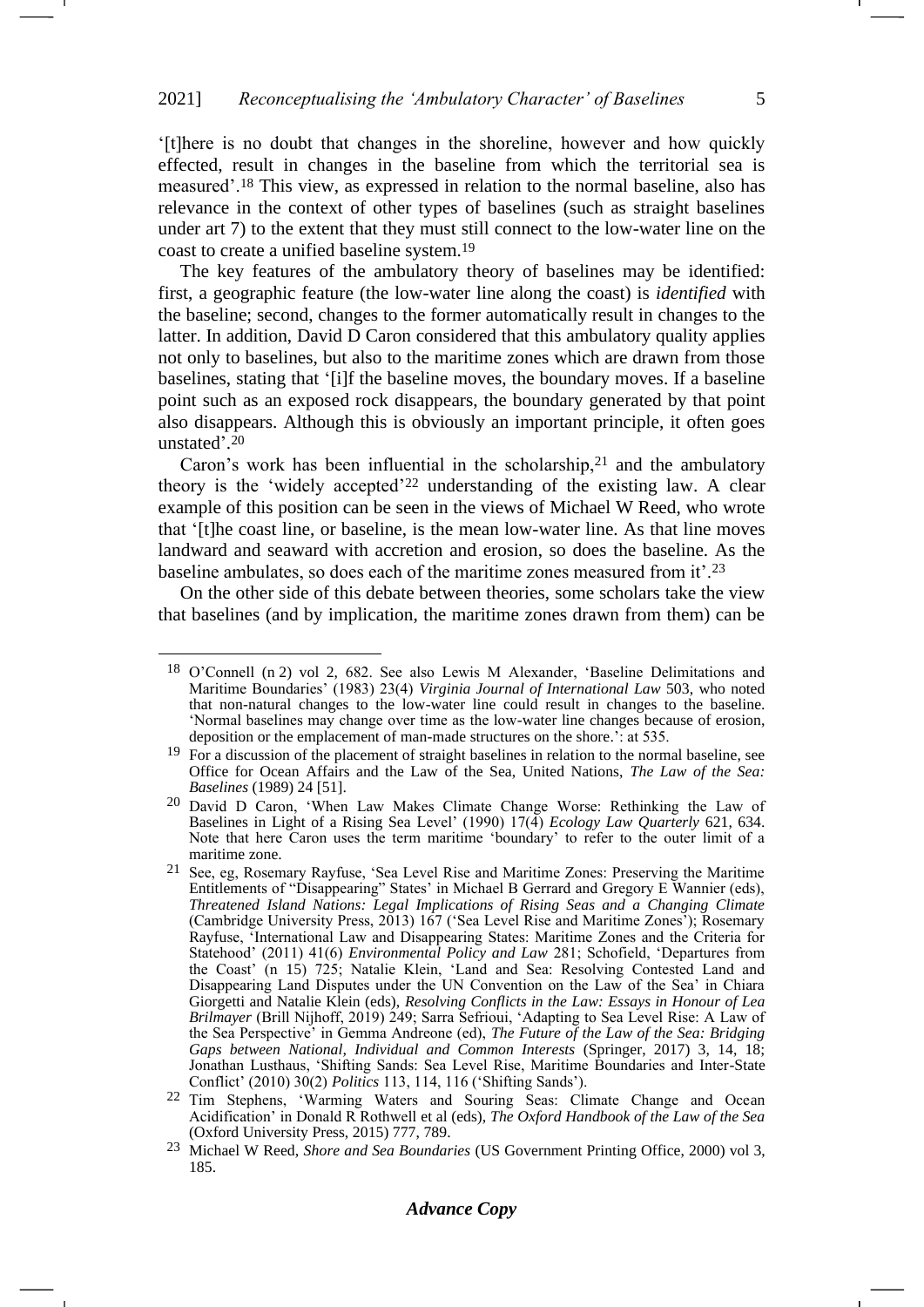fixed, irrespective of changes to the coastline. An early statement of this position was offered by DC Kapoor and Adam J Kerr: 'once the normal baseline has been established and cartographically depicted on large scale charts, it remains in place until such time as it is redrafted, irrespective of whether or not the actual low-water line has physically moved'. 24

Under this view

<span id="page-5-1"></span><span id="page-5-0"></span>[i]t is … the chart that is the legal document determining the position of the normal baseline and this remains the case even where the coastline has, in reality, changed. Thus, if the coastline has altered, but it has not been published, the legal baseline is still that on the published chart.25

So in circumstances where there has been a physical change to the coastline, 'the normal baseline will only come to reflect the physical change in the coastline if a fresh survey is undertaken and the chart correspondingly updated'.<sup>26</sup> Kate Purcell goes further, making a 'positive case for the conclusion that, while the coastal State is in most cases entitled to redraw established maritime limits, geographical change does not trigger a legal obligation to do so'.<sup>27</sup>

The International Law Association's Baselines Committee ('ILA Baselines Committee') affirmed the dominance of the ambulatory theory of baselines in scholarship in its work on the identification of the existing law on the normal baseline. The ILA Baselines Committee framed its work in this way: 'The question before the Committee is, in essence, whether the Article 5 normal baseline is a line on a chart (the charted low-water line) or a line on the "ground" (the actual low-water line).' <sup>28</sup> The ILA Baselines Committee considered that '[t]he preponderance of the scholarship in this area appears to support the view that charts are not determinative of the naturally ambulatory normal baseline',<sup>29</sup> concluding that 'the legal normal baseline is the actual low-water line along the coast at the vertical datum, also known as the chart datum, indicated on charts officially recognized by the coastal State'.<sup>30</sup> The work of the ILA Baselines Committee was the first major collaborative scholarly undertaking on this topic, and has been influential in providing the starting point for further expert work on law reform<sup>31</sup> and, as shall be outlined in this Part, has also informed the work of the *Issues Paper*.

<sup>24</sup> DC Kapoor and Adam J Kerr, *A Guide to Maritime Boundary Delimitation* (Carswell, 1986) 31.

<sup>25</sup> Chris Carleton and Clive Schofield, *Developments in the Technical Determination of Maritime Space: Charts, Datums, Baselines, Maritime Zones and Limits*, ed Shelagh Furness (International Boundaries Research Unit, 2001) vol 3, 24.

<sup>26</sup> Ibid 24–5.

<sup>27</sup> Kate Purcell, *Geographical Change and the Law of the Sea* (Oxford University Press, 2019) 9.

<sup>28</sup> Lathrop, Roach and Rothwell (n [12\)](#page-3-1) 8.

<sup>29</sup> Ibid 41.

<sup>30</sup> Ibid 47.

<sup>31</sup> For an example of the work of the Committee on International Law and Sea Level Rise, see Davor Vidas, David Freestone and Jane McAdam, *International Law and Sea Level Rise: Report of the International Law Association Committee on International Law and Sea Level Rise* (Brill, 2019).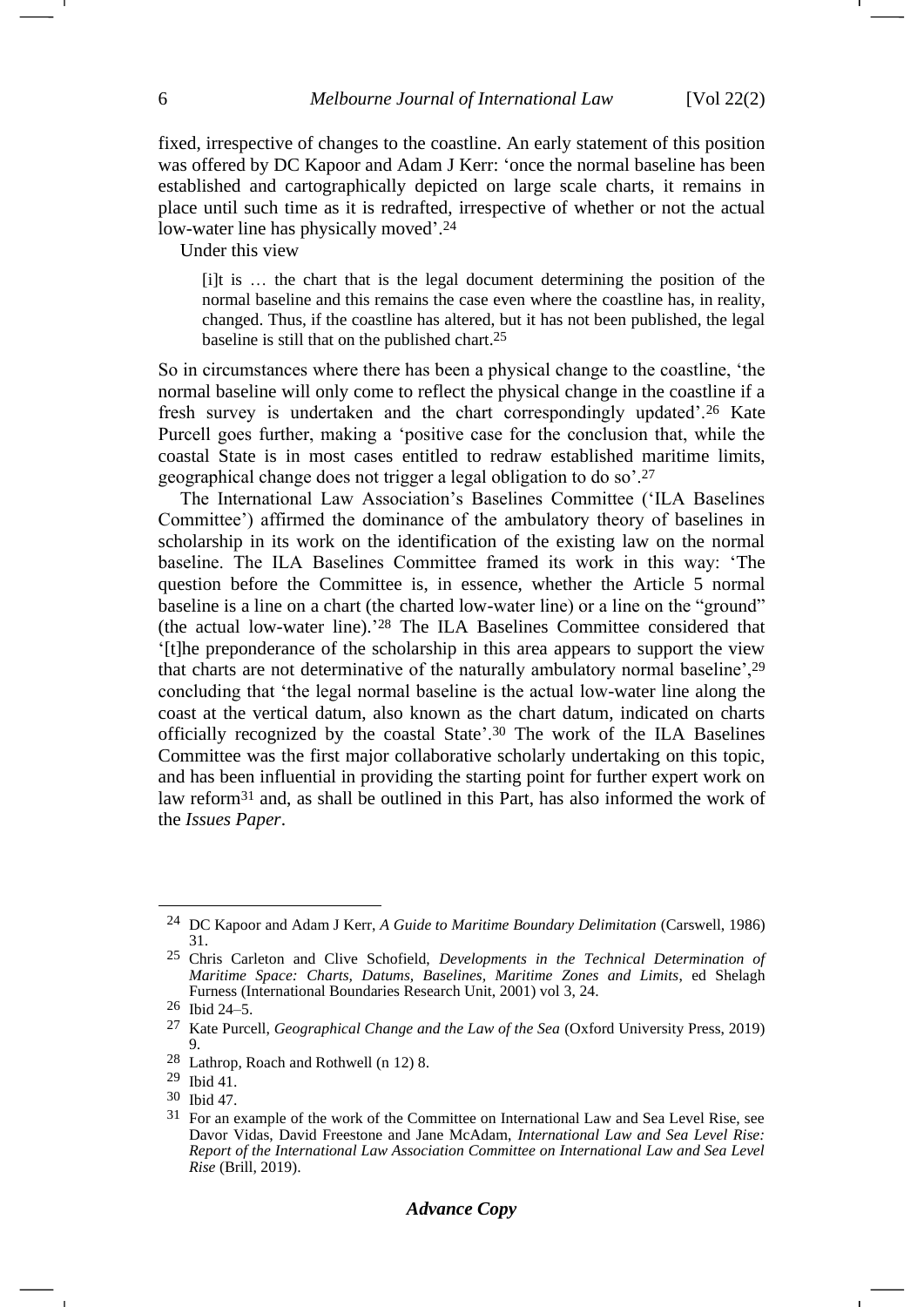# B *'Ambulatory Character' as the Contemplation of Change in a (Domestic) Baseline System*

The *Issues Paper* addresses a range of issues relevant to the law of the sea. This article will focus on just one of these, which is the possible effects of sealevel rise on baselines and outer limits of maritime zones.<sup>32</sup> The *Issues Paper* explains 'the effects of ambulation of the baseline as a result of sea-level rise' in this way:

In the case of a normal baseline where, owing to the permanent inundation of coastal areas, the low-water line moves in a landward direction, thus changing the configuration of the coast, if a new baseline is to be drawn, its position will also move landward from the position of the previous baseline.<sup>33</sup>

The *Issues Paper* states that the implications of this position are that the outer limits of marine spaces will shift (for example, that the outer limit of the territorial sea would also move in a landward direction), $34$  that the legal status and applicable maritime zone regime would change (for example, that part of the exclusive economic zone becomes high seas),  $35$  and that 'such implications affect legal stability, security, certainty and predictability, as well as the balance of rights between the coastal State and third States in these maritime zones'.<sup>36</sup>

In support of this view, the *Issues Paper* points to the work of international law scholars<sup>37</sup> as well as the conclusions of the ILA Baselines Committee on the ambulatory nature of baselines.<sup>38</sup> In addition, the *Issues Paper* also refers to information submitted to it by member states expressly taking up the language of the ambulatory theory developed in scholarly literature. In particular, the *Issues Paper* notes the submission of the United Kingdom, which states that its domestic legislation 'provides for ambulatory baselines',<sup>39</sup> the submission of the Netherlands, which reports on 'the practice of the Kingdom of the Netherlands

# *Advance Copy*

<sup>&</sup>lt;sup>32</sup> Other issues addressed in the first issues paper concern the possible legal effects on delimitations, islands in the context of delimitations, the exercise of coastal State rights and jurisdiction, the status of islands and the status of artificial islands or island fortification activities: *Issues Paper*, UN Doc A/CN.4/740 (n [8\)](#page-1-2) 43–80.

<sup>33</sup> Ibid 25 [68].

<sup>34</sup> Ibid 27 [75]–[76].

<sup>35</sup> Ibid 27 [76].

<sup>36</sup> Ibid 27–8 [77].

<sup>37</sup> Ibid 28 [78] nn 150, 152–3, which refer to the scholarship of Caron (n [20\)](#page-4-0), Soons (n [17\)](#page-3-2), Rayfuse (n [21\)](#page-4-1) and others.

<sup>38</sup> *Issues Paper*, UN Doc A/CN.4/740 (n [8\)](#page-1-2) 30 [81].

<sup>39</sup> Ibid 33 [88], quoting the United Kingdom, Submission to the International Law Commission, 10 January 2020, 2<br>
<https://legal.un.org/ilc/sessions/72/pdfs/english/slr uk.pdf>. archived at <https://legal.un.org/ilc/sessions/72/pdfs/english/slr\_uk.pdf>, <https://perma.cc/3G3Q-PSMV>.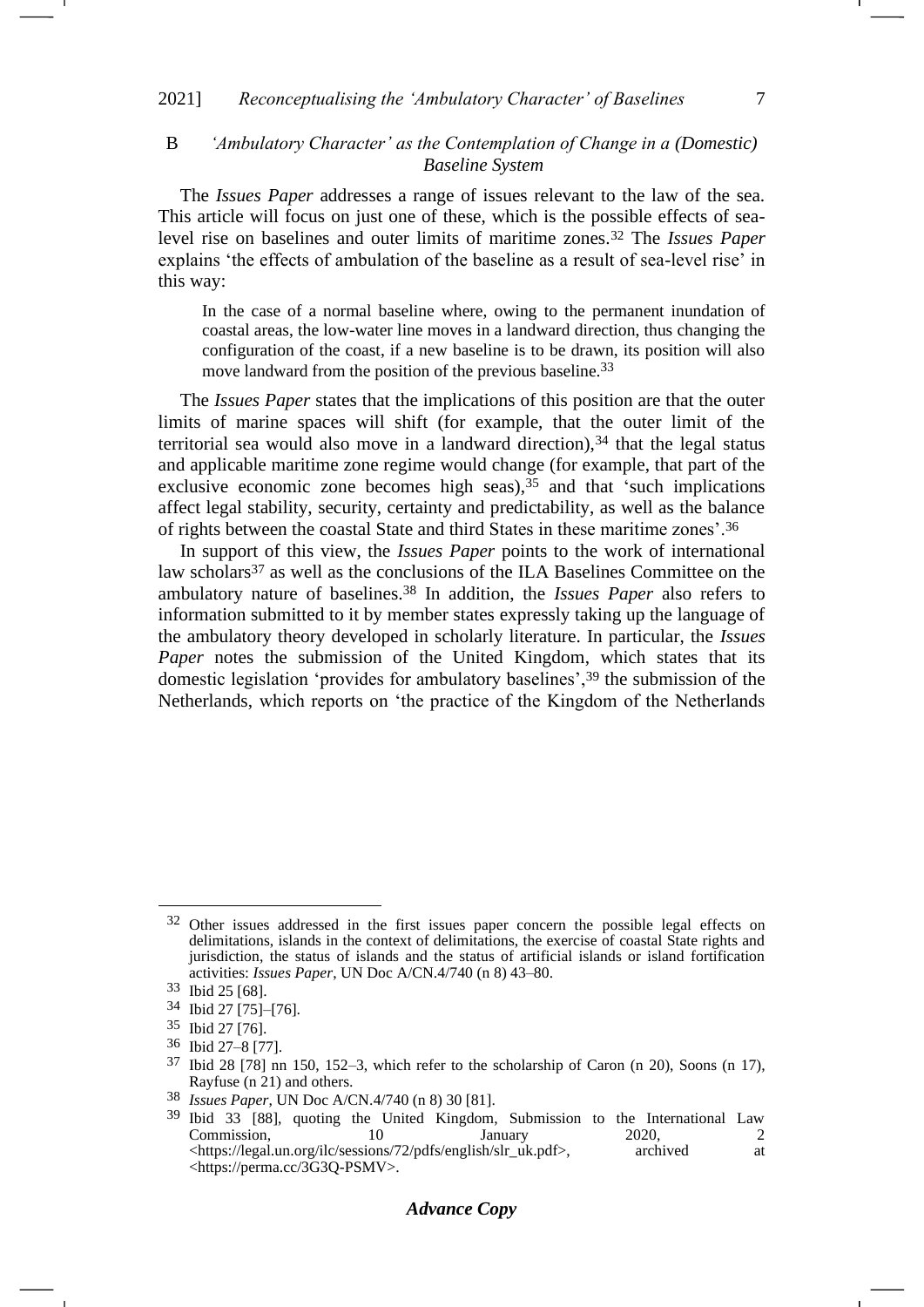<span id="page-7-1"></span>-

<span id="page-7-0"></span>with regard to ambulatory baselines',<sup>40</sup> and the view expressed by the United States in its submission that 'coastal baselines are generally ambulatory'.<sup>41</sup>

The *Issues Paper* also points to examples from state practice that it considers to amount to 'an ambulatory baselines system',<sup>42</sup> even though the coastal state does not expressly describe it as such. Examples offered are the domestic legislation of Romania, which, in setting out coordinates for its straight baselines, also envisages that such coordinates may be reviewed and 'the coordinates of the new points … established through Governmental Decision'.<sup>43</sup> In a similar way, the *Issues Paper* refers to information deposited with the UN Division of Ocean Affairs and the Law of the Sea which 'may indicate that a State implements ambulatory baselines through its domestic legislation'.<sup>44</sup> A range of examples are offered to illustrate such deposited information: the legislation of Bangladesh, while principally employing a charted line, also gives legal status to the baseline as 'notified from time to time';<sup>45</sup> Finnish legislation provides for review of relevant baselines for a particular period, the current period being valid between 1995 to 2024; <sup>46</sup> and coordinates set out in a German proclamation are 'subject to a more precise calculation by the Federal Ministry of Transport (if and where appropriate) using the latest methods'.<sup>47</sup>

It is clear that these examples of state practice expressly contemplate change to the baseline or maritime zone in one way or another, whether this be through the substitution of new coordinates or a chart update. This idea that a baseline and maritime zone may change over time is consistent with the central idea of change underpinning the ambulatory theory.

But a closer look reveals that the 'ambulatory character' identified by the *Issues Paper* in its examples does not always envisage that the baseline is *identified* with the coast, in the sense that 'changes in the shoreline, however and how quickly effected, result in changes in the baseline from which the territorial sea is measured'.<sup>48</sup> Rather, information submitted by the Netherlands, the US, and Romania, in addition to other deposited legislation mentioned above, makes clear that there is a process undertaken by the coastal state to make changes to the baseline; in these cases changes to the baseline are not automatic. The legislation of one coastal State considered by the *Issues Paper* does identify the baseline with the coast; the UK refers to ambulatory baselines expressly, yet

Kingdom of the Netherlands, Submission to the International Law Commission, 27 December 2019, 2 [<https://legal.un.org/ilc/sessions/72/pdfs/english/slr\\_netherlands.pdf>](https://legal.un.org/ilc/sessions/72/pdfs/english/slr_netherlands.pdf) archived at <https://perma.cc/7VPU-PTQP> ('Netherlands Submission'), cited in *Issues Paper*, UN Doc A/CN.4/740 (n [8\)](#page-1-2) 33 [88].

<sup>41</sup> *Issues Paper*, UN Doc A/CN.4/740 (n [8\)](#page-1-2) 34 [88], quoting the United States, 'Comments of the United States regarding Sea-Level Rise in Relation to the Law of the Sea', Submission<br>to the International Law Commission, 14 February 2020, 1 to the International Law Commission, 14 February 2020, 1 <https://legal.un.org/ilc/sessions/72/pdfs/english/slr\_us.pdf>, archived at <https://perma.cc/7YW6-6V5R> ('US Submission').

<sup>42</sup> *Issues Paper*, UN Doc A/CN.4/740 (n [8\)](#page-1-2) 33 [88].

<sup>43</sup> Ibid, quoting Romania, Submission to the International Law Commission, 9 January 2020, 2 <https://legal.un.org/ilc/sessions/72/pdfs/english/slr\_romania.pdf>, archived at <https://perma.cc/3MK3-P8FP>.

<sup>44</sup> See *Issues Paper*, UN Doc A/CN.4/740 (n [8\)](#page-1-2) 39 [101].

<sup>45</sup> Ibid 39 [101] n 219 (emphasis omitted).

<sup>46</sup> Ibid.

<sup>47</sup> Ibid.

<sup>48</sup> O'Connell (n [2\)](#page-1-1) vol 2, 682.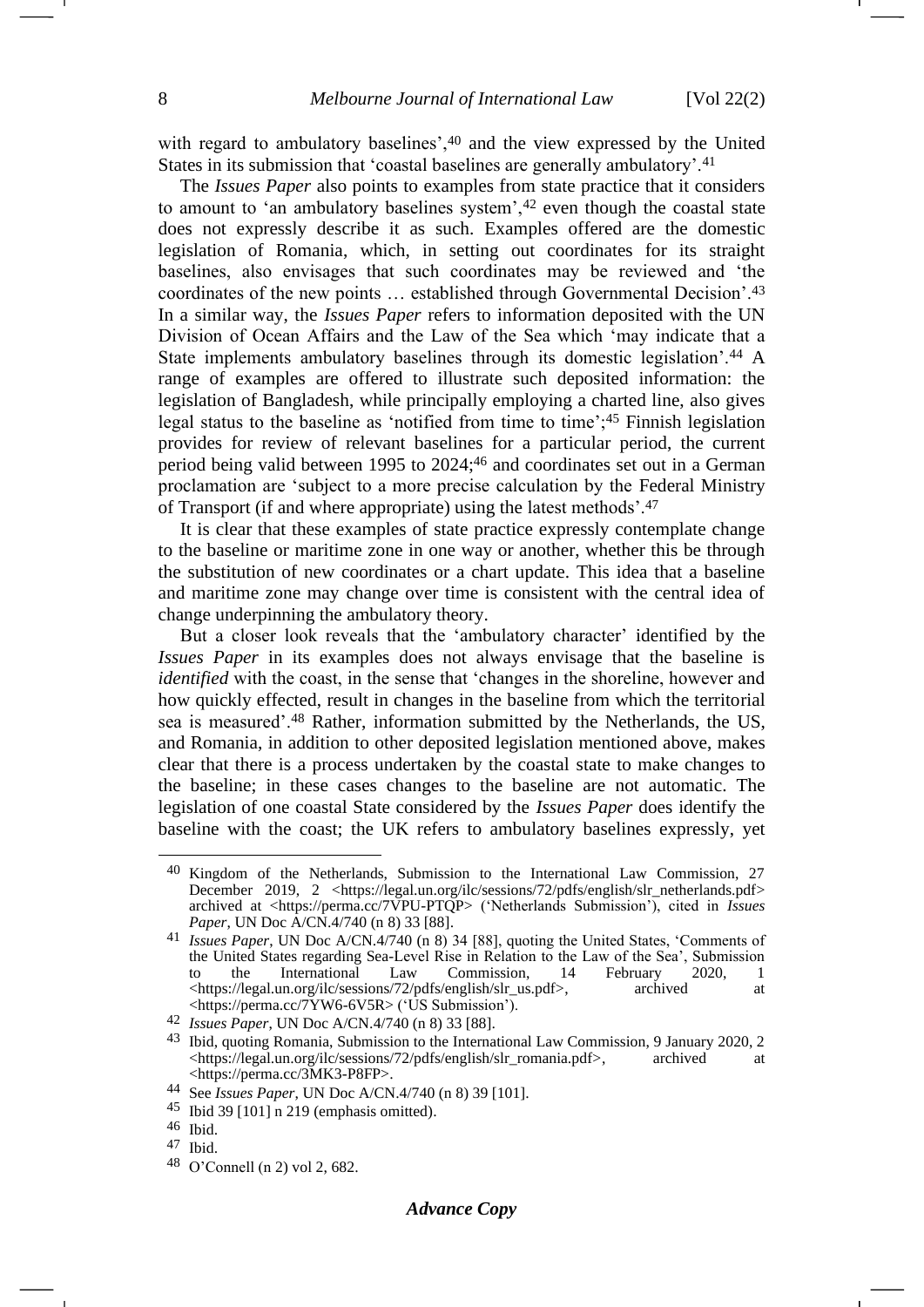does not disclose any particular process to review or change its baselines 'established in accordance with the relevant provisions of the *United Nations Convention on the Law of the Sea*'.<sup>49</sup> However, the Explanatory Memorandum makes clear that '[g]enerally the baseline will follow the low-water line'.<sup>50</sup>

The *Issues Paper*'s conception of 'ambulatory character', in common with scholars proposing the ambulatory theory of baselines, has at its core the idea that a baseline and/or maritime zone may change over time. But such scholars consider either that the baseline is identified with the coast, or, where a chart is used, that 'charts are not determinative of the naturally ambulatory normal baseline'.<sup>51</sup> In contrast, the examples of national legislation considered by the *Issues Paper* to amount to 'an ambulatory baselines system' suggest the possibility that different methods of domestic implementation may have an ambulatory character — including where the baseline is identified with the lowwater line along the coast, or defined by reference to an official chart or coordinates. These examples affirm that 'ambulatory character' is consistent with the idea that the (legal) baseline is conceptually distinct from the natural feature to which it refers (such as the low-water line along the coast).

Informed by its consideration of state practice, the *Issues Paper* has developed the idea of the law's 'ambulatory character' beyond the notion that a baseline is necessarily 'naturally' ambulatory; rather, it is more that an 'ambulatory character' is revealed by whether the domestic framework $52$  of the coastal State shows that a baseline is envisaged to change over time. If the domestic framework does contemplate such change, then the *way* in which the baseline may change is also a product of that domestic framework, such that it may be 'natural', such as suggested in the UK's legislation, or change may follow coastal state action, as in the Netherlands, US and Romanian examples.

# C *The Capacity for 'Ambulatory Character' to Accommodate Minor Discrepancies*

It follows then that in those ambulatory baseline systems where baseline change is envisaged to take place following coastal state action, until that action is in fact taken by the coastal state, the baseline may be retained as set out in the relevant chart or coordinates. The *Issues Paper*'s development of the understanding of the law's 'ambulatory character' can clearly be seen, in that the examples offered not only demonstrate that they envisage baseline change over time, but also encompass an element in common with scholars proposing a 'fixed' view of baselines. Particularly apposite is the view of Kapoor and Kerr, who consider that the baseline 'remains in place until such time as it is redrafted, irrespective of whether or not the actual low-water line has physically moved'.<sup>53</sup>

<sup>49</sup> *The Territorial Sea (Baselines) Order 2014* (UK) SI 2014/1353, art 2(1).

<sup>50</sup> Explanatory Memorandum, *The Territorial Sea (Baselines) Order 2014* (UK) SI 2014/1353, [7.1].

<sup>51</sup> Lathrop, Roach and Rothwell (n [12\)](#page-3-1) 41.

<sup>52</sup> See, eg, *Issues Paper*, UN Doc A/CN.4/740 (n [8\)](#page-1-2), which 'noted that the legislation accompanying notifications is a publicly available source of information with respect to baselines, as it may indicate that a State implements ambulatory baselines through its domestic legislation': at 39 [101].

<sup>53</sup> Kapoor and Kerr (n [24\)](#page-5-0) 31.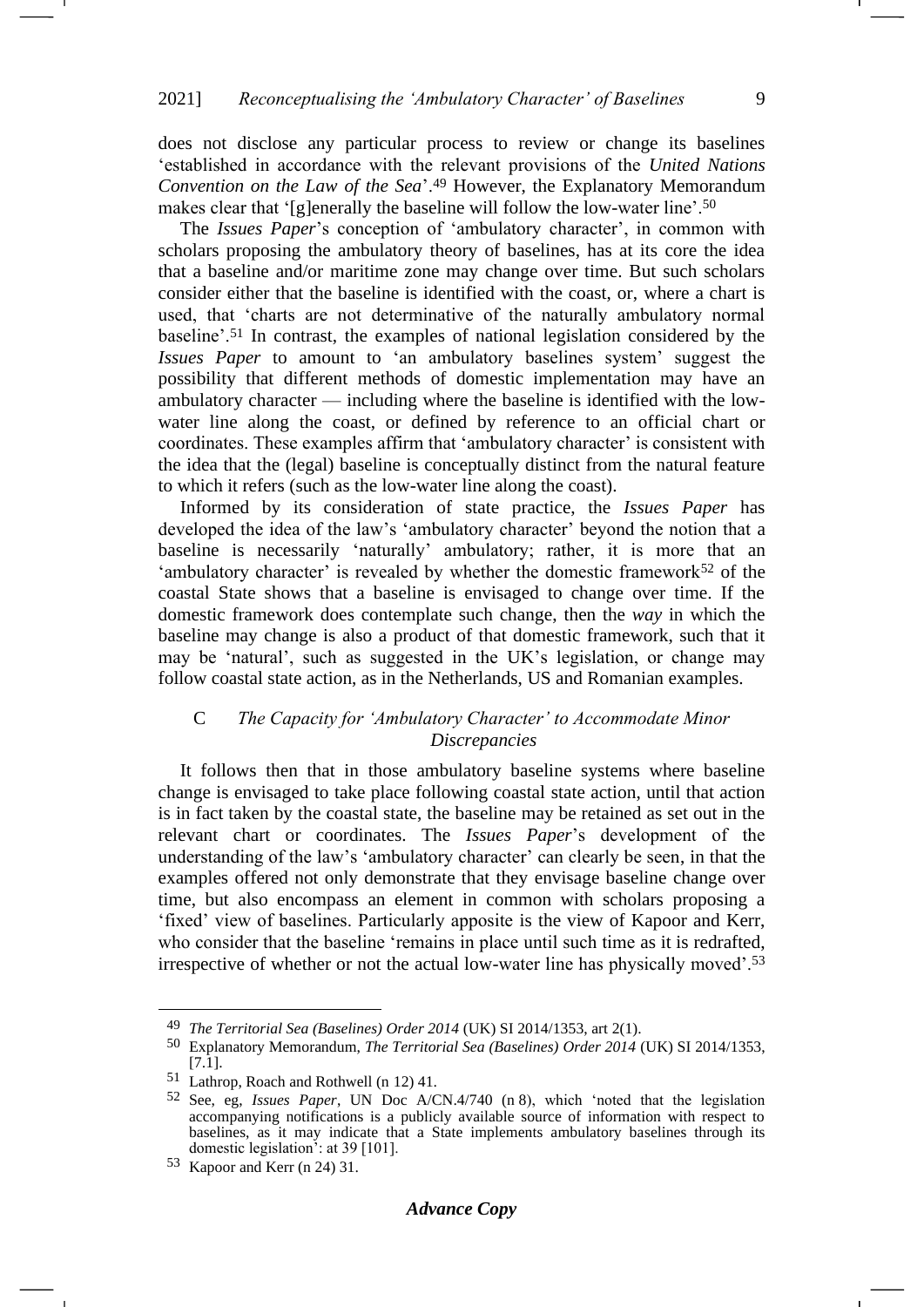How does the *Issues Paper* reconcile the tension posed by these elements of stability within in its conception of the law's 'ambulatory character'?

Key here is the information submitted by two coastal States outlining details of their domestic processes for amendment of the baseline. The Netherlands explains that its normal baseline

is defined by the low-water line along the coast. The Act lays down that the lowwater line shall be defined as the line indicating the depth of 0 metres on the large-scale Dutch sea charts issued upon the instructions of the Minister of Defence. … Due to a high re-survey frequency and a dynamic seabed, the low water line has a dynamic behaviour. Additionally, low tide elevations within the distance of the 12 NM appear and disappear, causing further changes to the determination of the normal baselines. When such a change occurs at a distance exceeding 0.1 NM, the normal baselines are adjusted accordingly.54

The US describes a similar approach:

<span id="page-9-0"></span>The United States conducts routine surveys of its coasts and evaluates potential resulting changes to its baselines. For shifts other than de minimis ones (*ie*, shifts that are greater than 500 meters), an interagency baseline committee reviews and approves any changes to the US baselines. In these instances, any associated changes to the outer limits of maritime zones are also made on official charts.55

These domestic processes illustrate the way in which an ambulatory baseline system does not necessarily entail a 'naturally ambulatory normal baseline', either in the sense that legal change to the Netherlands' and US' baselines does not occur automatically, nor even in response to every change to the coast. Both systems contemplate that for minor changes to the coast,<sup>56</sup> there would be no change to the baseline.

Informed by its consideration of this state practice, the *Issues Paper*'s understanding of the law's 'ambulatory character' accommodates minor discrepancies between the coast and the baseline. This challenges the binary approach in current scholarship which posits that 'ambulatory' and 'fixed' are mutually exclusive theories of existing law; rather, this view suggests that a limited degree of stability is available for ambulatory baseline systems. And at least in the Netherlands' and US' systems, the tension between change and stability is mediated by national policies making clear that no baseline change is contemplated for small changes to the coast.

### II HOW THE DRAFTING HISTORY OF ARTICLE 5 OF *UNCLOS* SUPPORTS THE *ISSUES PAPER*'S RECONCEPTUALISATION OF 'AMBULATORY CHARACTER'

While the *Issues Paper* has presented a more nuanced understanding of 'ambulatory character' that is informed by examples of state practice, it rightly remarks that insufficient information on state practice was submitted to it to form any definitive conclusions.<sup>57</sup> The *Issues Paper* has reiterated its call to states to provide further information, which may yet inform consideration of this issue by

<sup>54</sup> 'Netherlands Submission' (n [40\)](#page-7-0) 3.

<sup>55</sup> 'US Submission' (n [41\)](#page-7-1) 2.

<sup>56</sup> For comparison, 0.1 NM equates to 185.2 metres (on the basis that 1 international nautical mile is 1,852 metres: *Hydrographic Dictionary* (5<sup>th</sup> ed, 1994) 'International nautical mile'.

<sup>57</sup> See *Issues Paper*, UN Doc A/CN.4/740 (n [8\)](#page-1-2) 43 [104].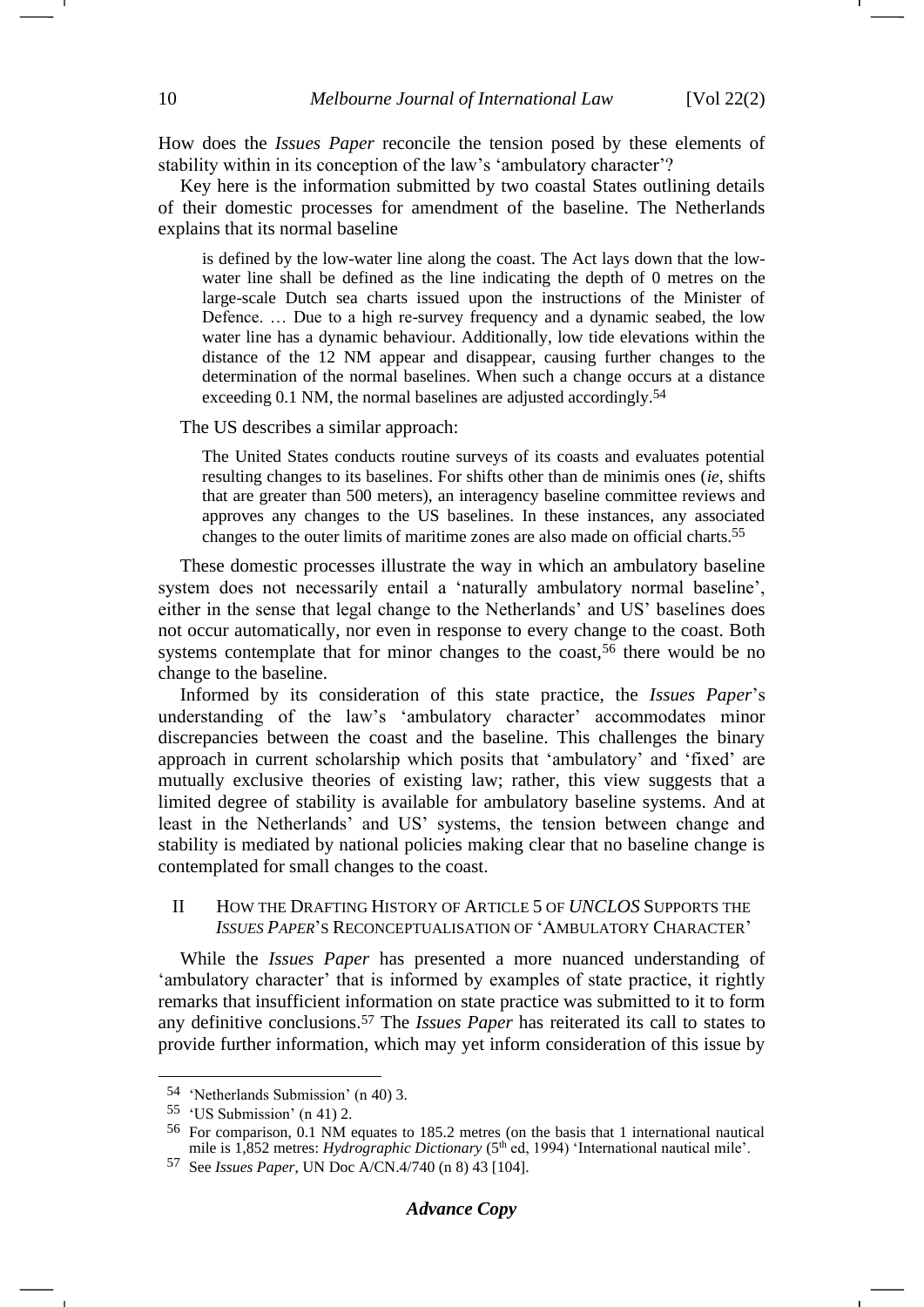the ILC. Yet this article will show that this reconceptualisation is likely to be well-founded, not least because it is consistent with historical development of the law of the normal baseline.<sup>58</sup> This Part will discuss two propositions that can be drawn from the drafting history: first, difficulties in reaching agreement on a way to refer to the low-water line along the coast led drafters to adopt a charts-based legal definition of the baseline; secondly, drafters envisaged that minor discrepancies between the chart and the coast should not attract legal challenge.

### A *Opting for a Charts-Based Legal Definition of the Baseline*

The starting point in the development of draft articles on the baseline lies in the work of the League of Nations Conference for the Codification of International Law ('the Hague Conference'), which took place in 1930. Ultimately, the codification of an overall conventional regime of the territorial sea eluded the Hague Conference, largely owing to a failure to agree on the question of its breadth and the emerging concept of the contiguous zone.<sup>59</sup> But Sub-Committee II of the Hague Conference (which had been tasked to consider baselines in detail) developed the first textual formulation on the subject, in the form of a draft article on the 'base line': 'For the purposes of this Convention, the line of low-water mark is that indicated on the charts officially used by the Coastal State, provided the latter line does not appreciably depart from the line of mean low-water spring tides.' 60

<span id="page-10-0"></span>The accompanying observations, reflecting the replies of governments, noted that the traditional expression 'low-water mark' is capable of being interpreted in different ways and required further definition. Finland noted that the low-water level varies considerably 'in different parts of the world, and is lowest at the new and at the full moon, highest at the second quarter, and at the mean four days before and four days after the new and the full moon', and therefore called on any draft convention to specify exactly which line of low water should be used for the purposes of the baseline.<sup>61</sup> To address this concern, some countries proposed a particular line of low water, (such as South Africa, which suggested mean low-water spring tides)<sup>62</sup> and Germany proposed that a draft article could refer to the 'sea level adopted in the charts',<sup>63</sup> thereby accommodating a range of methods currently used by various countries.

While the replies of governments affirmed the principle of the 'line of low-water mark following all the sinuosities of the coast',<sup>64</sup> at no stage was this proposed as potential article text. Instead, Sub-Committee II considered the

<sup>58</sup> It is noted that it has not been possible to survey the drafting history of the totality of *UNCLOS* baseline provisions for the purposes of this article. Since most of the scholarship on the ambulatory theory engages with the law of the normal baseline, this article has selected a focus on the preparatory materials relating to art 5 of *UNCLOS* to support its contentions.

<sup>59</sup> Donald R Rothwell and Tim Stephens, *The International Law of the Sea* (Hart Publishing,  $2<sup>nd</sup>$  ed, 2016) 4–5.

<sup>60</sup> M François, Rapporteur, 'Report of the Second Committee: Territorial Sea' (1930) 24(3) *American Journal of International Law* 234, 247.

<sup>61</sup> *Bases of Discussion for the Conference Drawn up by the Preparatory Committee: Volume II — Territorial Waters*, League of Nations Doc C.74.M.39.1929.V (15 May 1929) 36.

<sup>62</sup> Ibid 35.

<sup>63</sup> Ibid.

<sup>64</sup> M François (n [60\)](#page-10-0) 247.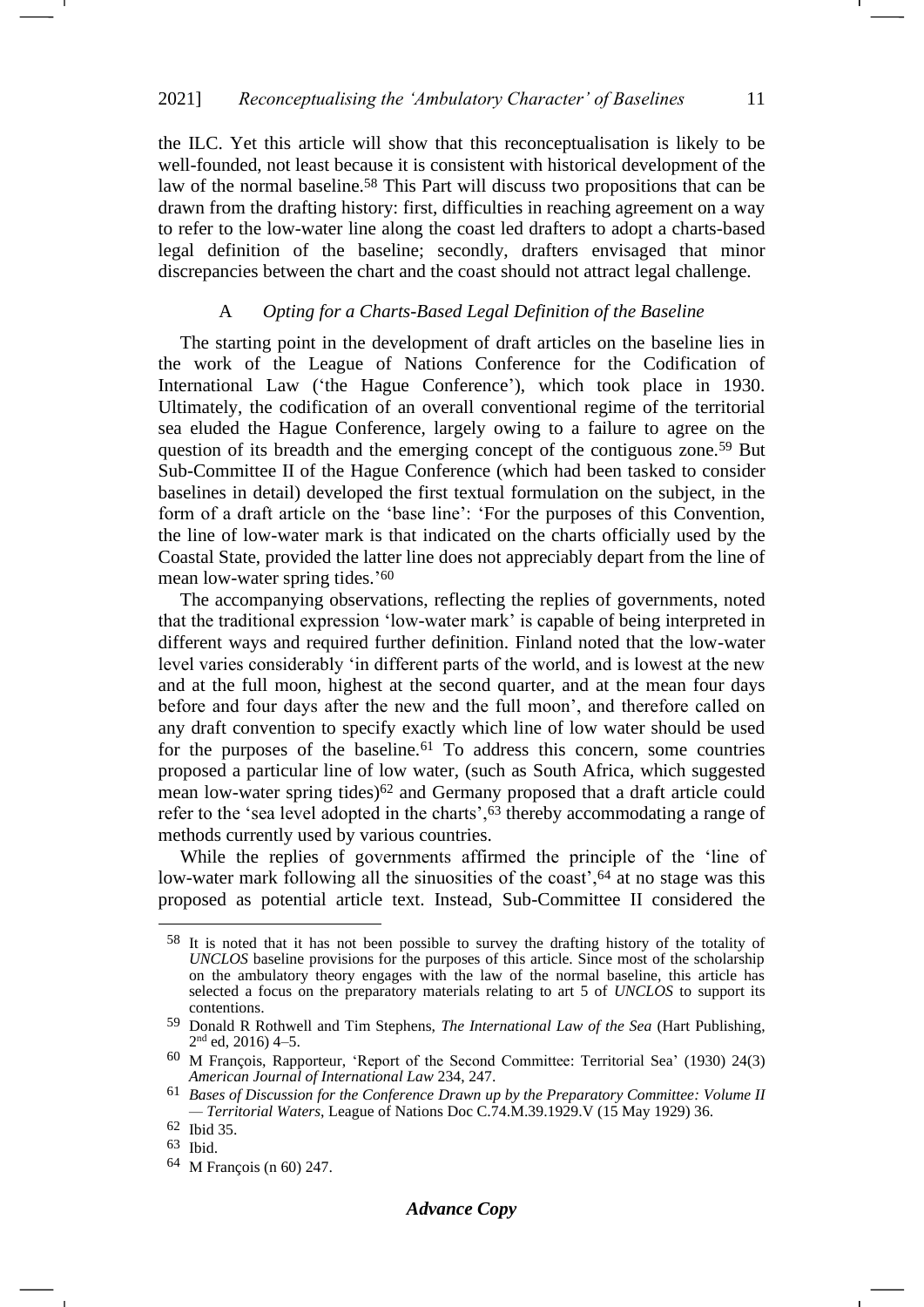possibility of defining the 'low-water mark' as either the low-water mark as indicated on the charts officially used by the coastal state, or as the line of mean low-water spring tides.<sup>65</sup> In what appears to follow the approach suggested by Germany, Sub-Committee II opted for the charts-based formulation because it was 'more practical'.<sup>66</sup> The result was that the first drafting effort to articulate the law on the baseline did not refer to the coastline itself, but to a visual representation of the coast at the time of charting.

In its work to 'identify the existing law on the normal baseline',<sup>67</sup> the ILA Baselines Committee characterised the issue to be whether the art 5 normal baseline was 'a line on a chart (the charted low-water line) or a line on the "ground" (the actual low-water line)'.<sup>68</sup> Its conclusion on the drafting history of art 5 was that

[t]o the extent that the wording of Article 5 is vague, the Committee considers that this was deliberate, and was intended to 'paper over' the practical difficulties resulting from the absence of a universally agreed vertical datum for defining low water. The insertion of the reference to charts was intended to address these difficulties, and was not intended to give primacy to the charted line.<sup>69</sup>

This article partially agrees with these views: as illustrated above, the inclusion of charts into the draft article was indeed intended to address the difficulties relating to the tidal datum. But this article contends that the drafting history shows that despite inevitable discrepancies caused by different tidal datums, this difficulty was to be addressed by giving the charted line a degree of 'primacy' over the 'actual' low-water line in so far as the charted line was intended to serve as the default legal baseline. In this way, the charted line could — indeed, was intended to — constitute the normal baseline.

This view is supported by the discussion around a reference to 'the shore line' in the drafting history, and its eventual omission from the text. The wording referred to in this article as 'the shoreline provision' originally formed part of the 'Report of the Committee of Experts on Technical Questions concerning the Territorial Sea'<sup>70</sup> ('Experts' Report') commissioned by the Special Rapporteur, and was included verbatim as the final sentence of new provisional art 4, entitled 'Normal baseline' and adopted by the ILC:

<span id="page-11-0"></span>Subject to the provisions of article 5 ['Straight base lines'] and to the provisions regarding bays and islands, the breadth of the territorial sea is measured from the low-water line along the coast, as marked on the largest-scale chart available, officially recognized by the coastal State. *If no detailed charts of the area have* 

<sup>65</sup> M François (n [60\)](#page-10-0) 248.

<sup>66</sup> Ibid.

<sup>67</sup> Lathrop, Roach and Rothwell (n [12\)](#page-3-1) 1.

<sup>68</sup> Ibid 8.

<sup>69</sup> Ibid 24.

<sup>70</sup> JPA François, Special Rapporteur, *Addendum to the Second Report on the Regime of the Territorial Sea*, 5th sess, UN Doc A/CN.4/61/Add.1 (18 May 1953) annex ('*Report of the Committee of Experts on Technical Questions concerning the Territorial Sea*') ('*Second Report on the Regime of the Territorial Sea*'). The Committee of Experts comprised the following members serving in their personal capacity: LEG Asplund (Sweden), S Whittemore Boggs (USA), PRV Couillault (France), RH Kennedy (UK) and AS Pinke (Netherlands): at 1.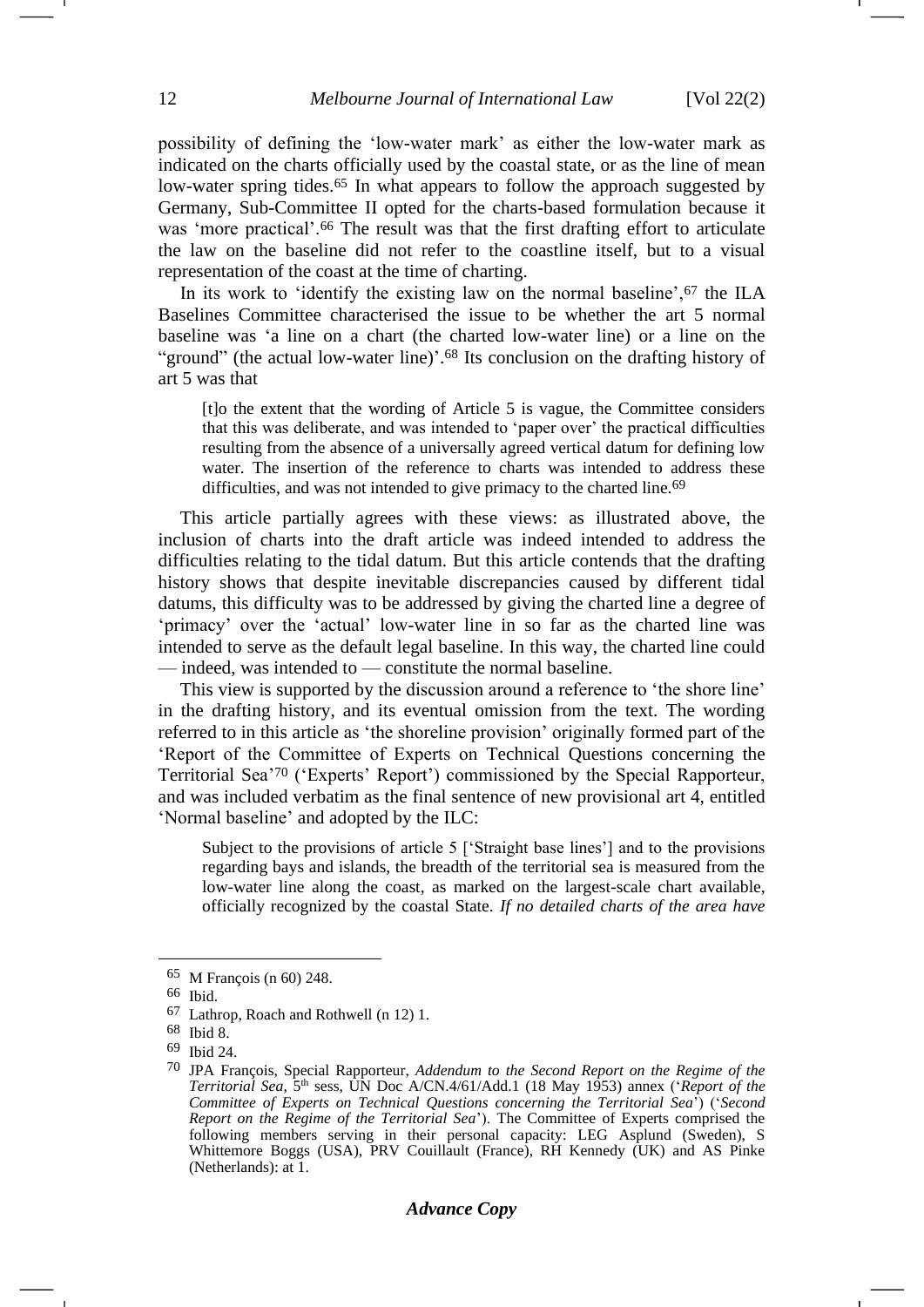### 2021] *Reconceptualising the 'Ambulatory Character' of Baselines* 13

<span id="page-12-0"></span>*been drawn which show the low-water line, the shore-line (high-water line) shall be used.*71

Mentioned by only a handful of scholars who have engaged with the preparatory material for art 5,<sup>72</sup> the content of the 'shoreline provision' directly bears on the relationship between the legal definition of the baseline, the lowwater line along the coast, vertical datum and charts. During debate at the ILC, the Special Rapporteur explained that the intention behind 'the shoreline provision' had been to provide for a solution where there were no charts of the area showing the low-water line; in that situation, the high-water line of the shore line should be used.<sup>73</sup> The term 'high-water line' refers to a tangible, visible manifestation of the coast: it is the 'mark left by the tide at high water. The line or level reached, especially the highest line ever reached'.<sup>74</sup>

<span id="page-12-1"></span>In contrast to the options earlier considered by the Hague Conference, the high-water line is not a representation of the coast in the way that a chart or a specific vertical datum is. The proposed language was intended to reflect the practicalities of navigation: 'The official charts of most countries showed the low-water line, but where no such indication was given, ships at sea could only rely on the high-water line which, being identifiable with the shoreline, was always visible.'<sup>75</sup> Ultimately, 'the shoreline provision' was discarded because some considered it might imply that a coastal state was obliged to use the highwater line as the baseline. This would be inconsistent not only with state practice but with the finding of the ICJ in the *Fisheries* case<sup>76</sup> that the low-water mark, rather than high-water mark, should be used for measuring the breadth of the territorial sea.<sup>77</sup>

Although 'the shoreline provision' was omitted to make clear the entitlement of the coastal state to make use of the low-water line as the baseline for measuring the territorial sea, no concerns were raised about the notion that the shoreline could be used to determine the baseline *if* no appropriate chart existed.<sup>78</sup> Two observations can be drawn from this examination of the fate of 'the shoreline provision' in the drafting history. First, a key objective of the drafters was to develop a legal definition of the baseline that was practical, in the sense that it could provide for a readily identifiable spatial reference point for the inner limit of the territorial sea. Concern for mariners seeking to navigate in the absence of charts indicating the low-water line shows that the drafters sought to

<sup>71</sup> International Law Commission, *Report of the International Law Commission: Covering the Work of its Sixth Session*, UN GAOR, 9th sess, Supp No 9, UN Doc A/2693 (1954) 14 (emphasis added).

<sup>72</sup> The 'shoreline provision' is mentioned by Purcell in the context of consideration by drafters of the high- or low-water line: Purcell (n [27\)](#page-5-1) 170. See also Myres S McDougal and William T Burke, *The Public Order of the Oceans: A Contemporary International Law of the Sea* (New Haven Press, 1987) 325–6. The 'shoreline provision' does not appear to have been considered by the ILA Baselines Committee.

<sup>73</sup> JPA François, *Second Report on the Regime of the Territorial Sea* (n [70\)](#page-11-0) 5–6.

<sup>74</sup> *Hydrographic Dictionary* (n [56\)](#page-9-0) 'high water mark'.

<sup>&</sup>lt;sup>75</sup> International Law Commission, *Summary Record of the 254th Meeting*, 6<sup>th</sup> sess, UN Doc A/CN.4/SR.254 (1954) 65 [18].

<sup>76</sup> *Fisheries (UK v Norway) (Judgment)* [1951] ICJ Rep 116, 128.

<sup>77</sup> JPA François, Special Rapporteur, *Third Report on the Regime of the Territorial Sea*, 5th sess, UN Doc A/CN.4/77 (4 February 1954) 7.

<sup>78</sup> See also McDougal and Burke (n [72\)](#page-12-0) 325–6.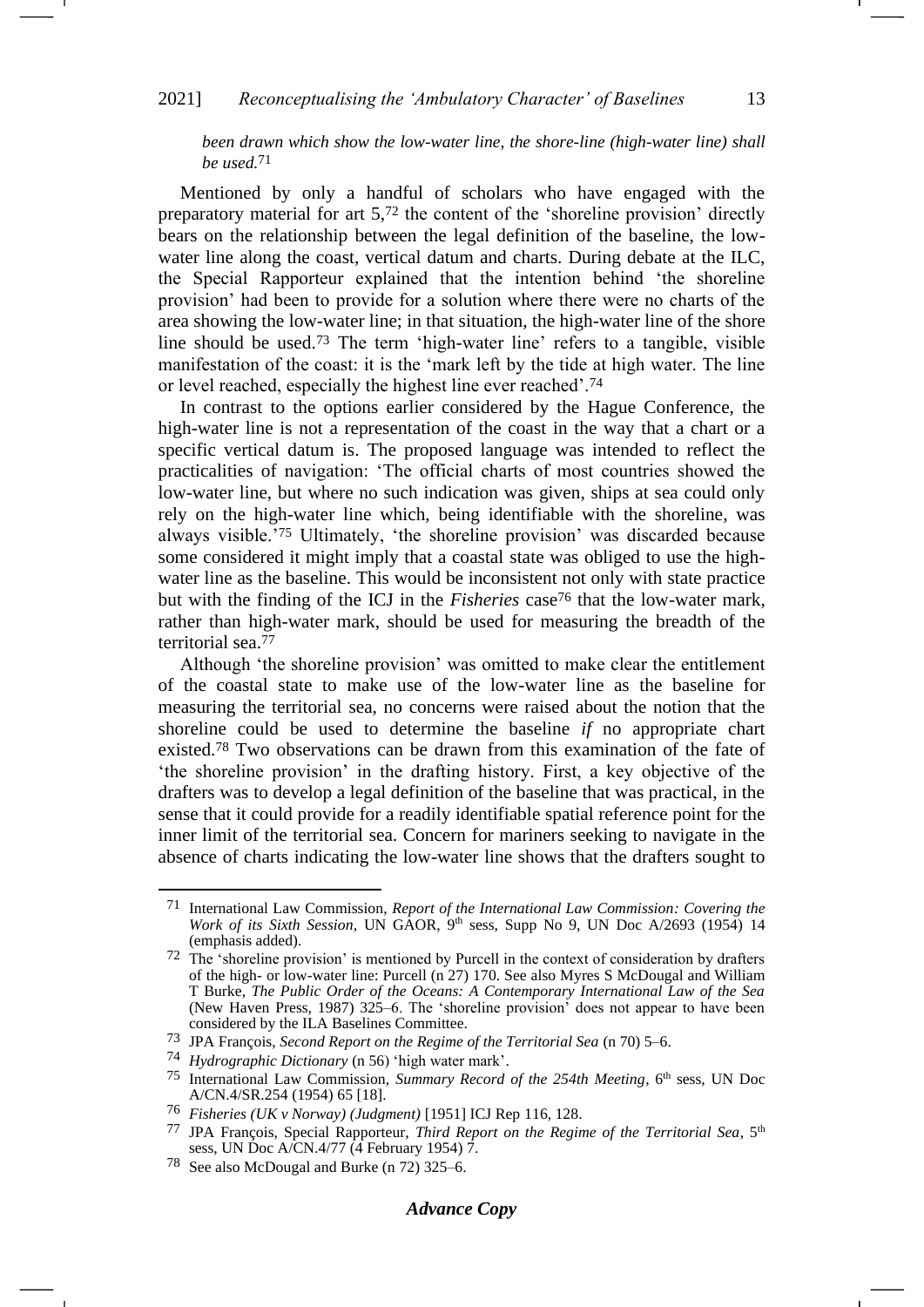provide for jurisdictional clarity in a very practical way. Secondly, this debate demonstrates that drafters considered looking to the shoreline (high-water line) as the baseline as a solution in the situation where there are no applicable charts. This suggests that the drafters assumed that if there *was* an applicable chart, then that chart would most readily identify the low-water line to be used as the baseline.

Kai Trümpler, reflecting on this drafting history, considers that it is 'at least possible to interpret the history as also indicating that the charted low-water line is to be considered as the baseline'.<sup>79</sup> This article contends that if the discussion of 'the shoreline provision' is taken into account, a stronger case can be made that the legislative history of art 5 supports the view that drafters intended the charted low-water line to be the default definition of the baseline. Where such a chart was absent, then the shoreline — that is, the actual coastline, rather than a vertical tidal datum — could be used because this presents a practical solution to finding a visible, identifiable reference point for the territorial sea. The records demonstrate that the drafters intended that the charted low-water line would have 'primacy' over use of a specific vertical datum for the purposes of a definition of the baseline, and that in the absence of a charted low-water line, the fallback would be to use the shore line (whether high-water line or otherwise). This is consistent with the *Issues Paper*'s reconcepualisation of 'ambulatory character' in so far as it makes clear that the normal baseline need not be identified with the low-water line along the coast. Moreover, it supports the state practice put forth in the *Issues Paper* in so far as the drafters envisaged that state practice necessarily entails a degree of variation, both in terms of the vertical datum, and also as to whether a chart may be applicable or not for any given area (for example, comparing the information of the Netherlands and that of the UK).

#### B *A Qualified Primacy for Charts: Guarding against Abuse*

The 'proviso' was originally proposed at the Hague Conference: 'In order to guard against abuse, however, the proviso has been added that the line indicated on the chart must not depart appreciably from the more scientific criterion: the line of mean low-water spring tides.' <sup>80</sup> This language was included in text considered at the ILC's Fourth Session:

Article 5

Base Line

- 1. As a general rule and subject to the provisions regarding bays and islands, the breadth of the territorial sea is measured from the line of low-water mark along the entire coast.
- 2. [new text on straight baselines] …

Kai Trümpler, 'Section 2: Territorial Sea and Contiguous Zone' in Alexander Proelss (ed), *United Nations Convention on the Law of the Sea: A Commentary* (Nomos Verlagsgesellschaft, 2017) 34, 54 [22].

<sup>80</sup> M François (n [60\)](#page-10-0) 248.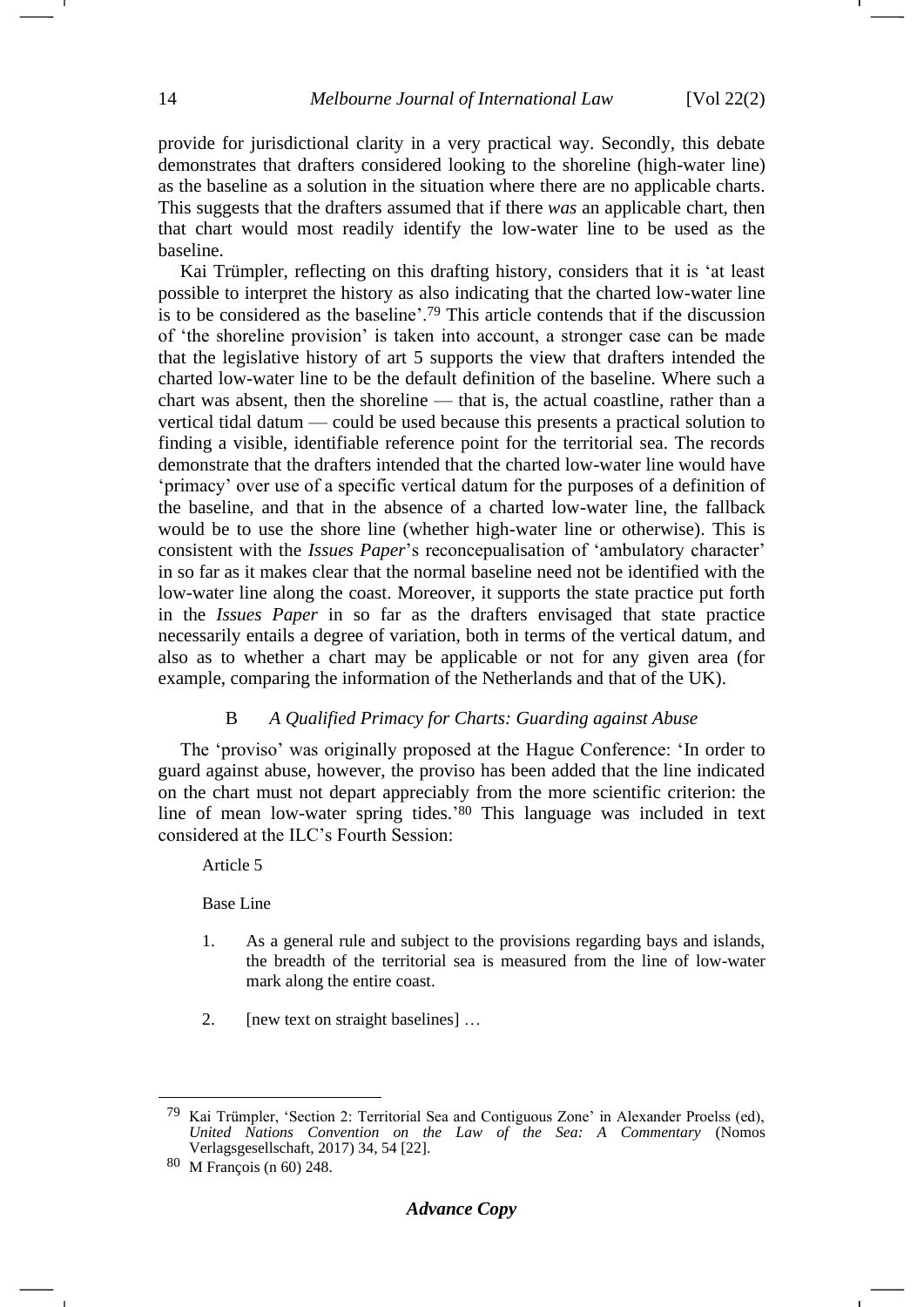3. The line of low-water mark is that indicated on the charts officially used by the coastal State, *provided the latter line does not appreciably depart from the line of mean low-water spring tides*. 81

Debate at the Fourth Session of the ILC on the proviso showed that ILC members certainly envisaged the possibility — however remote — of a dispute about a discrepancy between the charted line and the low-water line along the coast (at a particular vertical datum, such as mean high-water spring tides). Gilberto Amado considered the proviso could be deleted, because 'if the lowwater mark in official charts departed appreciably from the line of mean lowwater spring tides, those charts would not be accurate and their validity would be questioned by any legal tribunal'.<sup>82</sup> JM Yepes also held the view that '[i]f a dispute arose as to whether a chart did or did not "appreciably" depart from that criterion, it could be referred to an international tribunal', though he concluded that for this reason the proviso should be retained.<sup>83</sup> By 10 votes to one (with two abstentions), the proviso was retained in this version of the draft.<sup>84</sup>

When the matter was next debated at the ILC, Jean Spiropolous expressed the similar sentiment that 'if the line drawn on an official chart differed to any great extent from the tide-line a protest could be made and the chart corrected'.<sup>85</sup> Importantly, by this stage the proviso had been discarded from the draft text following the recommendation of the Experts' Report. The ILC considered the proviso to be unnecessary in the sense that the likelihood of any such discrepancy was low.<sup>86</sup> But Spiropolous' intervention at this stage suggests that ILC members did not consider that omission of this language affected the underlying view that a charted line which 'departed appreciably' from the lowwater line along the coast could be the subject of protest or challenge. The revised draft article text (omitting the proviso) was approved 12 votes to one. 87

Some have concluded from this aspect of the drafting history of art 5 that the ability to challenge charts supports the conclusion that it is the actual low-water line, rather than the charted line, that constitutes the normal baseline.<sup>88</sup> This article has suggested there is evidence that drafters did indeed intend charts to be used as the baseline (where applicable charts were available). How can this suggestion be reconciled with the fact that the possibility of challenging or disputing charts was clearly in the mind of the drafters? To wrestle with this issue, it is necessary to focus on the circumstances in which the drafters envisaged a possible challenge to a charted low-water line.

<sup>81</sup> JPA François, Special Rapporteur, *Report on the Regime of the Territorial Sea*, 4<sup>th</sup> sess, UN Doc A/CN.4/53 (4 April 1952) 21–2 (emphasis added).

<sup>82</sup> International Law Commission, *Summary Record of the 169th Meeting*, 4<sup>th</sup> sess, UN Doc A/CN.4/SR.169 (1952) 172 [33].

<sup>83</sup> International Law Commission, *Summary Record of the 170th Meeting*, 4<sup>th</sup> sess, UN Doc A/CN.4/SR.170 (1952) 178 [49].

<sup>84</sup> Ibid 178 [57].

<sup>85</sup> *Summary Record of the 254th Meeting*, UN Doc A/CN.4/SR.254 (n [75\)](#page-12-1) 65 [19].

<sup>86</sup> Ibid 64 [2]. This is confirmed by the Special Rapporteur at the beginning of discussion at the 254th meeting: 'The Committee of Experts which met at The Hague in 1953 had come to the conclusion that the provision referring to that possibility was unnecessary and should be deleted'.

<sup>87</sup> Ibid 65 [22].

<sup>88</sup> See Reed (n [23\)](#page-4-2) 179–80; Lathrop, Roach and Rothwell (n [12\)](#page-3-1) 11–12, 24–5.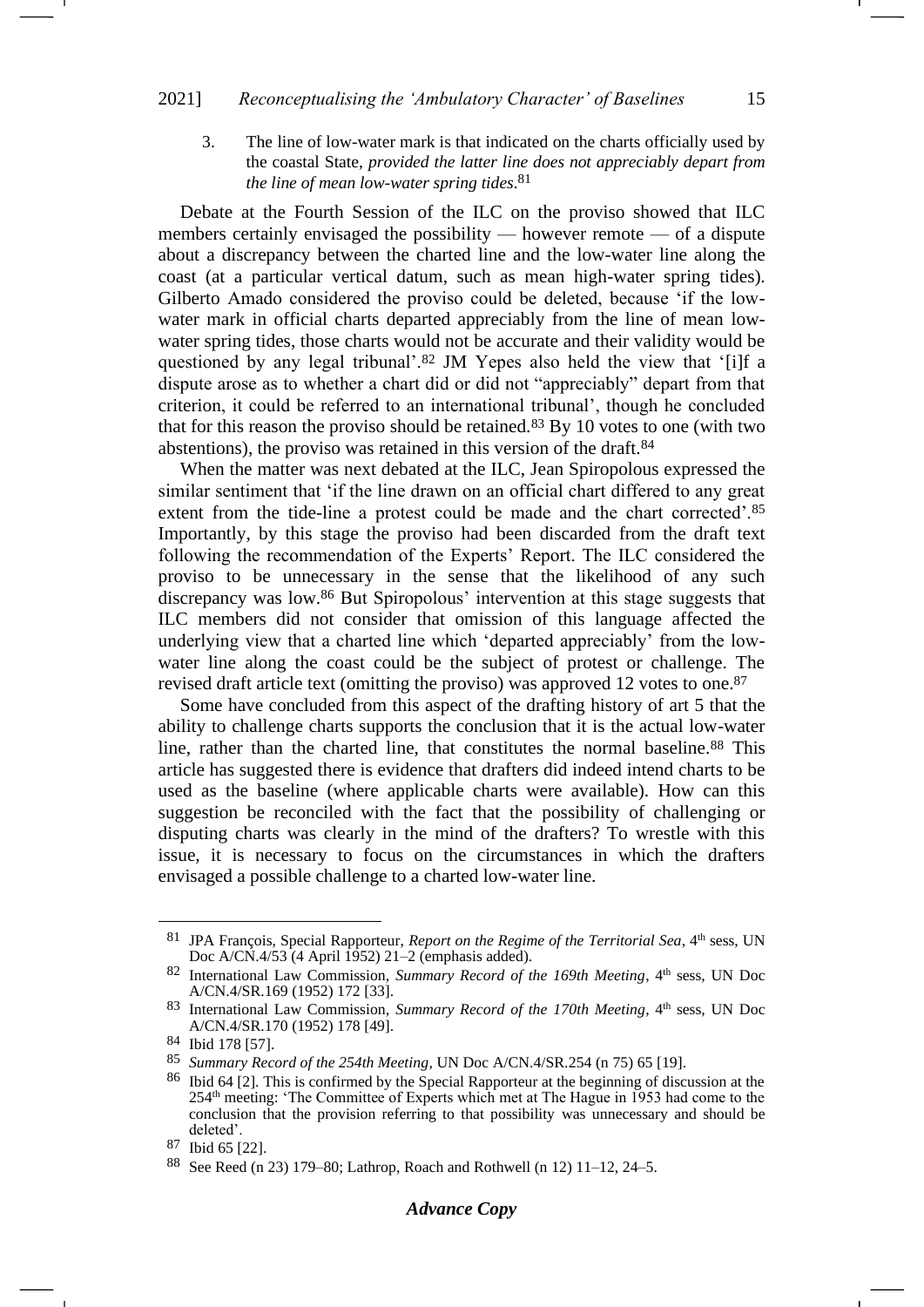A starting point lies in the wording of the proviso itself. The idea was that any exercise by a coastal state to select any particular line of low water should not 'depart appreciably' from a particular scientific criterion — that of mean lowwater spring tides. While it appears there was nothing particular about the selection of mean low-water spring tides other than its use by some of the League members at the time, <sup>89</sup> Sub-Committee II dealt expressly with its use of the phrase 'departed appreciably' and the circumstances in which it might apply:

The term 'appreciably' is admittedly vague. Inasmuch, however, as this proviso would only be of importance in a case which was *clearly fraudulent*, and as, moreover, absolute precision would be extremely difficult to attain, it is thought that it might be accepted.90

This recalls the explanation by the Special Rapporteur that the intention of the proviso was to guard against 'cases of *possible bad faith* on the part of States in determining the limits of their territorial waters'.<sup>91</sup> In the view of the ILC, the scenario that the proviso sought to address was one in which '[g]overnments ... shift the low-water lines on their charts unreasonably'; $92$  it was precisely because the ILC considered this scenario unlikely that it considered that the proviso could be discarded.

Though some vagueness remains, the drafting history does shed light on the types of discrepancy between the charted low-water line and the actual shoreline that, in the view of the drafters, may fall within the remit of the proviso and thereby be amenable to challenge or protest. These circumstances were those in which there was a physical discrepancy of a certain magnitude ('departed appreciably', or 'differed to any great extent'), or where there was an element of *mala fides* or unreasonableness ('clearly fraudulent' or shifting the charted line 'unreasonably'). Indeed, the Hague Conference drafters expressly contrasted the type of discrepancy engaging the proviso with those discrepancies which it considered to be acceptable and necessary consequences of its proposal for a charts-based definition:

The divergencies due to the adoption of different criteria on the different charts are *very slight and can be disregarded*. In order to guard against abuse, however, the proviso has been added that the line indicated on the chart must not depart appreciably from the more scientific criterion: the line of mean low-water spring tides.93

Following this logic, these comments suggest that the former of these discrepancies — those which are slight, such as the adoption of different vertical tidal datum — may be disregarded and should not attract challenge to the charted low-water line. The drafting history is consistent with the examples of the practice of the Netherlands and US considered in the *Issues Paper*, in showing

<sup>89</sup> Purcell (n [27\)](#page-5-1) 167.

<sup>90</sup> M François (n [60\)](#page-10-0) 248 (emphasis added).

<sup>91</sup> *Summary Record of the 254th Meeting*, UN Doc A/CN.4/SR.254 (n [75\)](#page-12-1) 64 [2] (emphasis added).

<sup>92</sup> International Law Commission, *Report of the International Law Commission Covering the Work of its Eighth Session, 23 April – 4 July 1956, GA Res A/3159, UN GAOR, 11<sup>th</sup> sess,* Supp No 9, UN Doc A/CN.4/104 (1956) 267.

<sup>93</sup> M François (n [60\)](#page-10-0) 248 (emphasis added).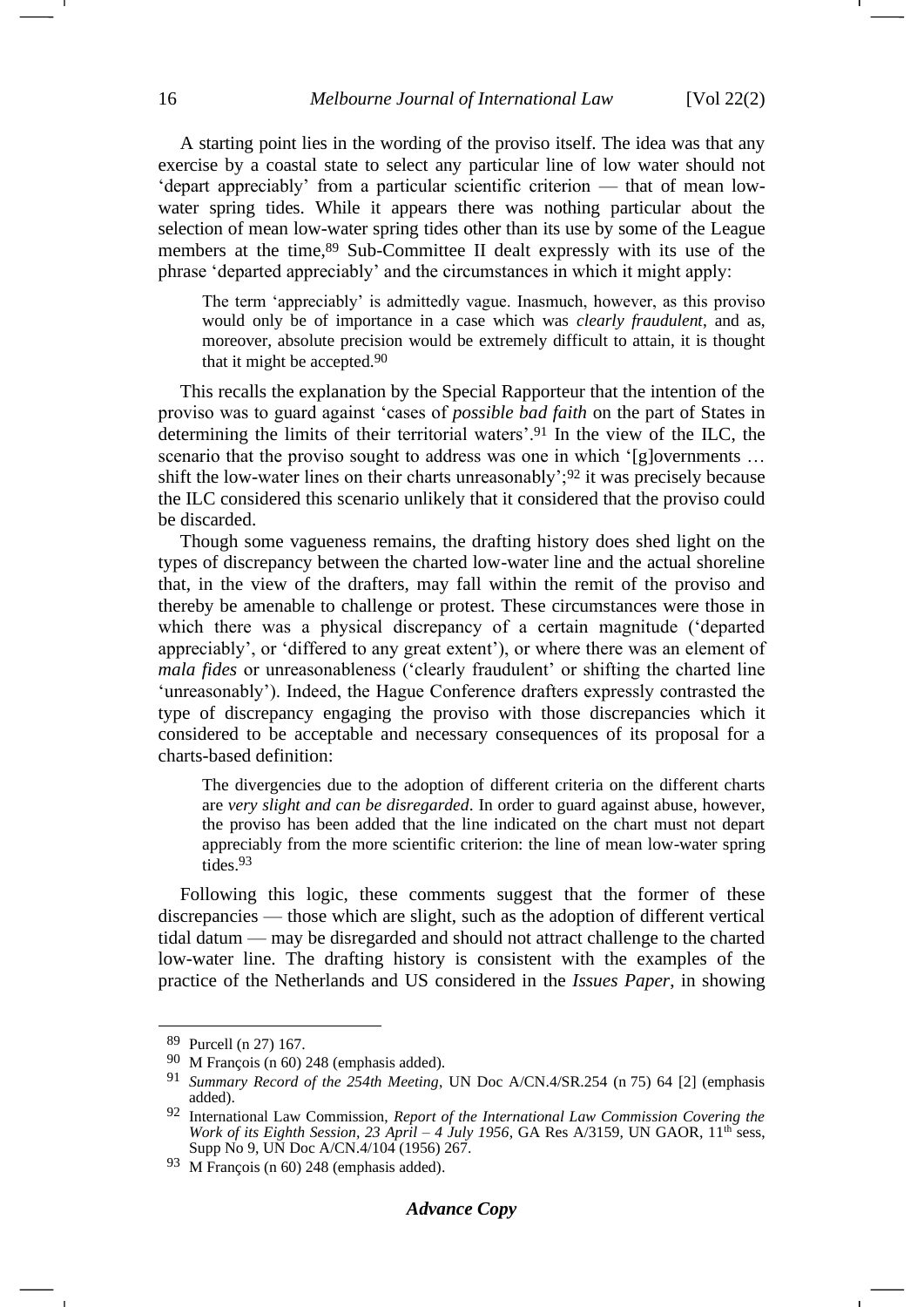that the law was designed to incorporate a degree of tolerance for discrepancies of this kind.

### III THEORETICAL SYNTHESIS AND THE POTENTIAL FOR ITS NORMATIVE FORCE

### <span id="page-16-0"></span>A *Building a Bridge between the Ambulatory and Fixed Theories of Baselines*

Many scholars consider that the ambulatory theory of baselines is, despite being reflective of the existing law, a problematic state of affairs, particularly in light of potential climate change impacts. Clive Schofield writes that the 'direct relationship between the position of normal baselines and the limits of maritime jurisdiction is potentially and increasingly problematic', <sup>94</sup> and Rosemary Rayfuse refers to the 'baseline dilemma' which she considers is 'immediately apparent in the context of sea level rise'.<sup>95</sup> Natalie Klein considers that '[t]he prospect of the outer limit of maritime zones shifting is problematic for stability in terms of changing the allocation of rights and duties in different maritime space. States risk losing rights to natural resources as a result'.<sup>96</sup> Caron and other writers have recognised the risks of conflict and wasted resources devoted to coastal protection.<sup>97</sup> Writers have also identified the impracticality of the ambulatory theory, noting that

[r]igid adherence to this view might logically result in a coastal State's obligation to provide real-time notification of changing baselines and limits through continuous detection, depiction, and dissemination of the physical and legal geography.98

Purcell remarks that 'established rights and legal limits [are] vulnerable to the vicissitudes of nature'<sup>99</sup> if baselines automatically ambulate. Further, the theory does not adequately account for the inherent dynamism of coasts, since

[o]ff many coasts, the low-water line varies considerably from tide to tide, following the lunar cycle: accordingly, some means has to be found to define this line for legal purposes, both domestic and international. In other words, the line cannot be completely ambulatory and undefined.100

Criticisms have also been raised about the fixed view of baselines. Caron, expressly addressing the views of Kapoor and Kerr, considered that the 'practical matter' of depicting the low-water line in charts (which may remain in place until the chart is revised) 'does not alter the legal question' on the nature of the baseline.<sup>101</sup> In a similar vein, Jenny Grote Stoutenberg cautions against blurring

<sup>94</sup> Schofield, 'Departures from the Coast' (n [15\)](#page-3-0) 725.

<sup>95</sup> Rayfuse, 'Sea Level Rise and Maritime Zones' (n [21\)](#page-4-1) 173.

<sup>96</sup> Klein (n [21\)](#page-4-1) 282.

<sup>97</sup> On risks of waste and conflict, see Caron (n [20\)](#page-4-0) 636–41. On international security dimensions, see Lusthaus, 'Shifting Sands' (n [21\)](#page-4-1) 114–16.

<sup>98</sup> Lathrop (n [13\)](#page-3-3) 77.

<sup>99</sup> Purcell (n [27\)](#page-5-1) 9.

<sup>100</sup> David H Anderson, 'Baselines in the Modern Law of the Sea' in Michael W Lodge and Myron H Nordquist (eds), *Peaceful Order in the World's Oceans: Essays in Honor of Satya N Nandan* (Brill Nijhoff, 2014) 51, 53.

<sup>101</sup> Caron (n [20\)](#page-4-0) 634 n 76 (emphasis omitted).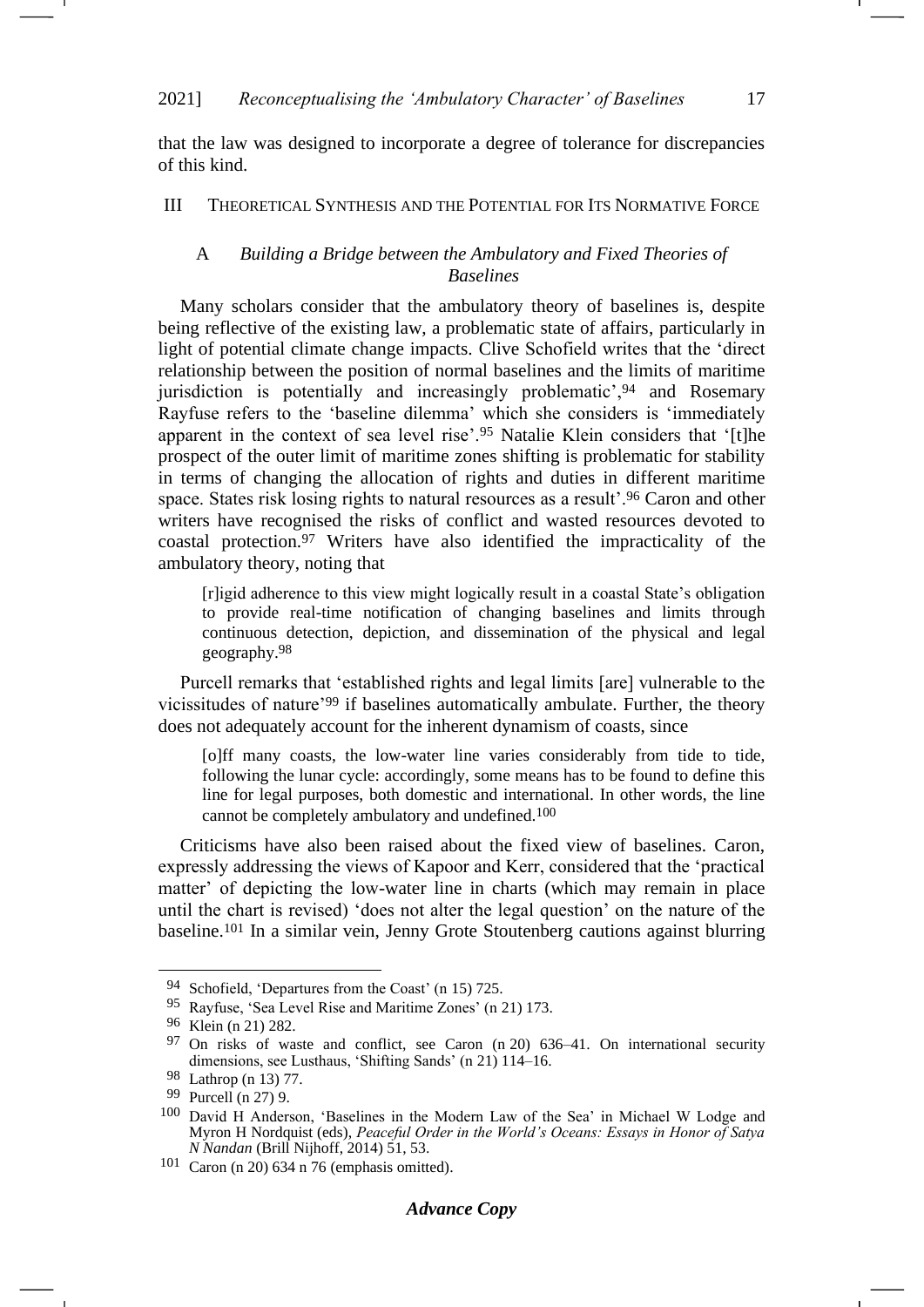the difference between 'the factual existence and the legal consecration of a situation'.<sup>102</sup> Furthermore, the fixed view of baselines may also be seen to pose a challenge to the principle that the land dominates the sea by envisaging the possibility of divorcing the legal baseline from geographic reality.<sup>103</sup>

Some common themes emerge through these criticisms that suggest inherent difficulties in the ability of either approach to provide a coherent view of existing law on the baseline. Neither theory strikes a satisfactory balance between key features of the law of the sea framework: the ambulatory view places great weight on the principle that the land dominates the sea, placing the goals of stability and certainty at risk. The fixed theory tips the balance the other way. Neither view provides a satisfactory account of the exercise of coastal state power in establishing maritime zones: the coastal state either exercises a potentially unfettered prerogative in determining the spatial limits of its maritime domain under the fixed view, or 'established rights and legal limits [are] vulnerable to the vicissitudes of nature'<sup>104</sup> if baselines automatically ambulate.

The reconceptualisation of 'ambulatory character' proposed by the *Issues Paper* goes some way to not only addressing some of the concerns raised about a (purely) ambulatory theory of baselines, but also finding a way to synthesise features of the previously opposed ambulatory and fixed theories. The *Issues Paper* recognises that a coastal state may adopt different methods of implementation of the baseline in their domestic framework and that some of these (such as through giving the legal status of the baseline to the low-water line in an official chart, or a line constituted by coordinates) may remain in place until changed by a coastal state. This view of the law's 'ambulatory character' addresses the concerns raised by scholars about the 'direct relationship'<sup>105</sup> between the baseline and the coast, and the problem of jurisdictional uncertainty if the baseline is subject to the 'vicissitudes of nature'.<sup>106</sup> In its recognition that a charted baseline may remain in place where there are minor variations to the coast, the *Issues Paper* more closely articulates the relationship between the legal baseline and 'geographic reality', rather than divorcing one from the other. Within the degree of tolerance identified, a normal baseline could still form the basis for maritime jurisdiction, conforming with the principle that the land dominates the sea.<sup>107</sup>

<span id="page-17-0"></span>The contribution of the *Issues Paper* lies in how it has developed the understanding of the law's 'ambulatory character' in a way that offers a theoretical synthesis of key elements of previously opposed scholarly conceptions of the law, draws from state practice, and is consistent with that law's historical development.

<sup>102</sup> Jenny Grote Stoutenburg, *Disappearing Island States in International Law* (Brill Nijhoff, 2015) 202.

<sup>103</sup> Lathrop (n [13\)](#page-3-3) 78.

<sup>104</sup> Purcell (n [27\)](#page-5-1) 9.

<sup>105</sup> Schofield 'Departures from the Coast' (n [94\)](#page-16-0) 725.

<sup>106</sup> Purcell (n [27\)](#page-5-1) 9.

<sup>107</sup> In the international law of the sea, the relationship between maritime zones and land is reflected in the fundamental principle that 'the land dominates the sea': *North Sea Continental Shelf (Federal Republic of Germany v Denmark) (Judgment)* [1969] ICJ Rep 3, 51 [96] ('*North Sea Continental Shelf*').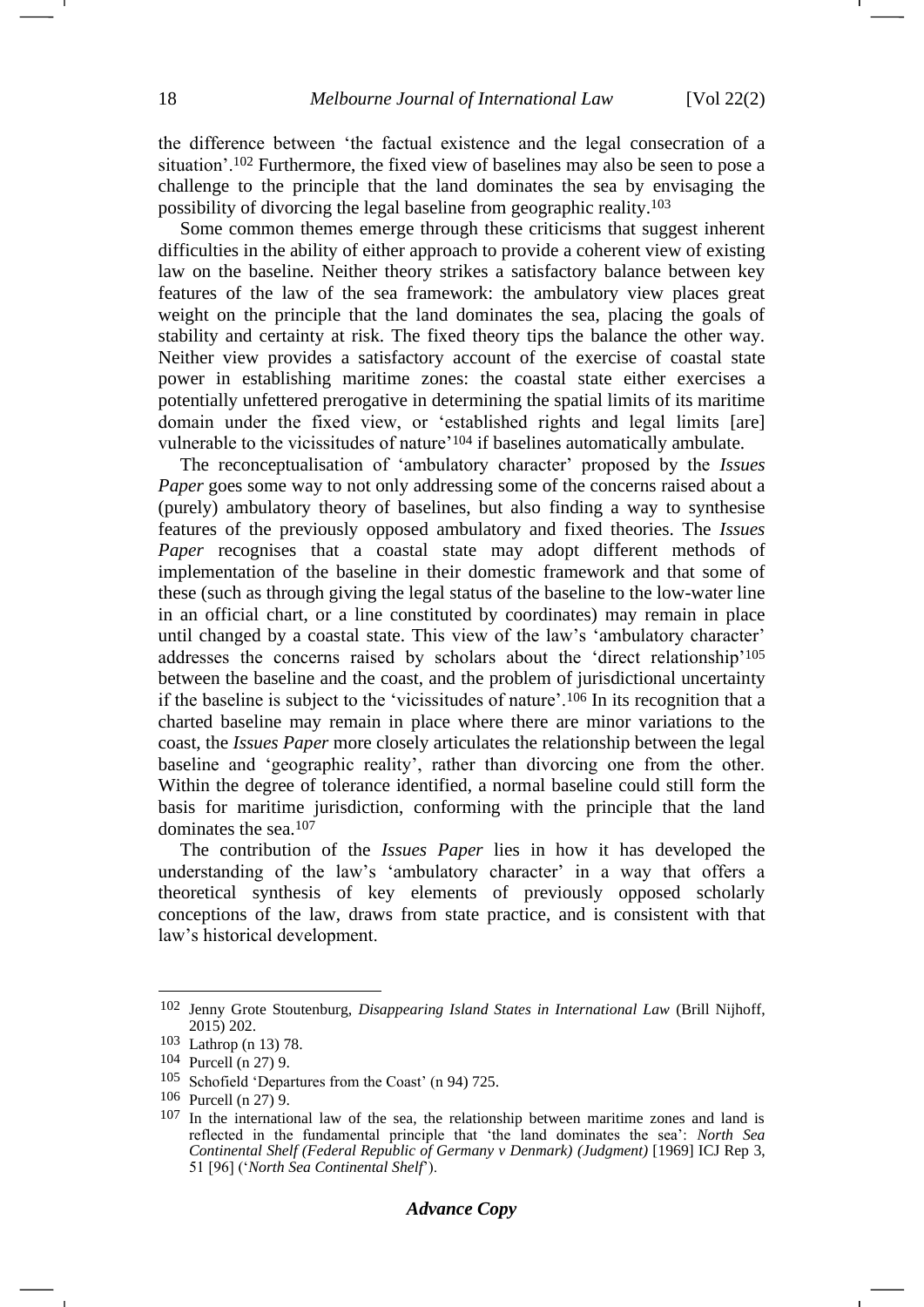### B *Contributing to the ILC's Consideration of Applicable Treaty and Custom*

To now consider the significance of the *Issues Paper*'s contribution in this regard, it is necessary to turn to the institutional context in which it arises, namely, as part of the ILC's consideration of the topic of sea-level rise in international law.

The *Statute of the International Law Commission* makes clear that it has a twin mandate for 'the promotion of the progressive development of international law and its codification',<sup>108</sup> with the Statute prescribing a distinct methodology for each aspect.<sup>109</sup> But from the first decade of the ILC's operation, 'a single consolidated procedure has been made applicable to both types of work, and the formal differentiation established in the Statute has been blurred. This seems to be, on the whole, uncontroversial, and is probably inevitable'. <sup>110</sup> Instead, the ILC has pursued a pragmatic focus on being responsive to the needs of the international community.<sup>111</sup> This is evident in the approach taken by the Study Group on sea-level rise in international law, which has stated that this work aims to

contribute to the endeavours of the international community to ascertain the degree to which current international law is able to respond to these issues and where there is a need for States to develop practicable solutions in order to respond effectively to the issues prompted by sea-level rise.<sup>112</sup>

The topic of sea-level rise in international law is the first time that ILC has returned to the law of the sea for almost 70 years. During the 1950s, the ILC embarked on the codification of the corpus of international law of the sea, aiming to place within a treaty framework what had largely been the subject of customary rules. Building on that work, four draft conventions were proposed in 1956, followed by the conclusion of *UNCLOS* in 1982. So today, the ILC is reengaging with an area of international law which has already been densely 'treatified'.<sup>113</sup> The ILC embarked on a similar process in relation to the law of treaties, which, like the law of the sea, is now enshrined in a conventional framework (ie the *Vienna Convention on the Law of Treaties*) ('*VCLT*'), <sup>114</sup> much of whose content is also reflected in customary rules. Following the ILC's

<span id="page-18-0"></span><sup>108</sup> *Establishment of an International Law Commission*, GA Res 174 (II), UN GAOR, 2nd sess, 123rd plen mtg, UN Doc A/RES/174(II) (21 November 1947) annex ('*Statute of the International Law Commission*') art 1.

<sup>109</sup> Articles 16 and 17 of the *Statute of the International Law Commission* refer to the methods of work relating to progressive development, while arts 18–24 relate to codification.

<sup>110</sup> Shabtai Rosenne, 'The International Law Commission, 1949–59' (1960) 36 *British Yearbook of International Law* 104, 142.

<sup>111</sup> See Shabtai Rosenne, 'The Rôle of the International Law Commission' (1970) 64(4) *American Journal of International Law* 24, 25.

<sup>112</sup> *Sea-Level Rise in Relation to International Law*, UN Doc A/73/10 (n [5\)](#page-1-3) 326 [5].

<sup>113</sup> Most of the discussion of 'treatification' is found in scholarship on investment law. See, eg, José E Alvarez, 'A BIT on Custom' (2009) 42(1) *New York University Journal of International Law and Politics* 17, 71.

<sup>114</sup> *Vienna Convention on the Law of Treaties*, opened for signature 23 May 1969, 1155 UNTS 331 (entered into force 27 January 1980) ('*VCLT*').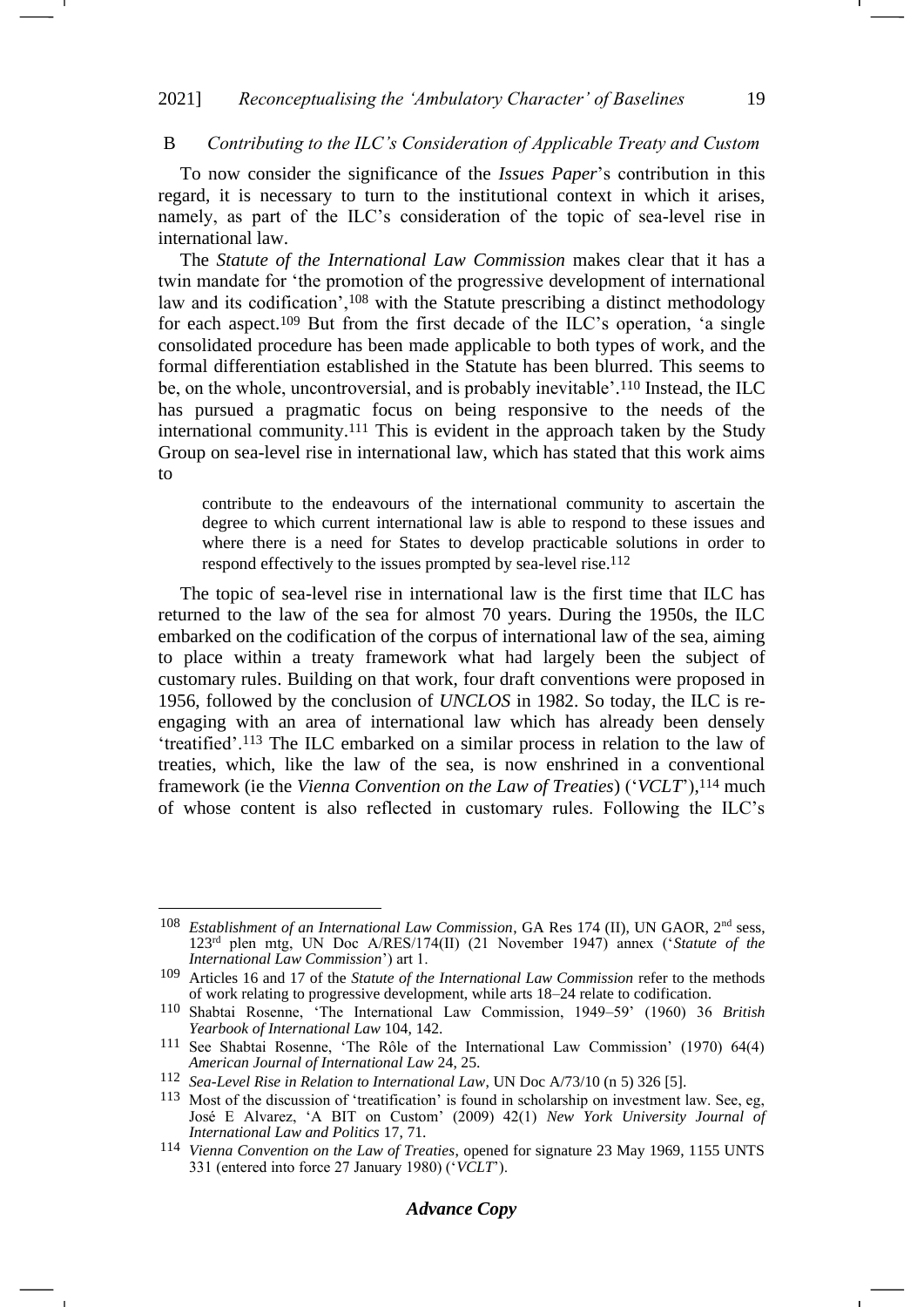<span id="page-19-0"></span>-

codification work leading to the conclusion of the *VCLT* in 1969, the ILC has since completed four topics on the law of treaties.<sup>115</sup>

Danae Azaria describes the ILC's return to the law of treaties as being part of a 'new development in the ILC's work: the fact that the ILC interprets international law'.<sup>116</sup> It is perhaps unsurprising that at this stage in the development of international law, the international community will seek the ILC's engagement on topics already addressed, to some degree at least, by existing laws.<sup>117</sup> Accordingly, while the *Statute of the International Law Commission* does not expressly refer to the ILC's role as interpreter of international law, it remains relatively uncontroversial that this, too, can be, viewed pragmatically, embraced within the ILC's twin roles for the codification and progressive development of international law.<sup>118</sup>

This article contends that such a view of the ILC's methodological approach is relevant not only to the ILC as such, but also at the different stages contributing to its work where interpretation must be brought to bear. Viewed in this way, the work of the Study Group to 'analyse the existing international law, including treaty and customary international law'<sup>119</sup> relevant to sea-level rise necessarily entails an interpretation of existing applicable laws. This insight has implications for the kind of legal reasoning that should be brought to bear in analysing that existing law. In relation to the provisions of *UNCLOS* on baselines, the analytical framework is that set out in the *VCLT* for the interpretation of treaties. Broadly speaking, this involves the application of a general rule of interpretation, <sup>120</sup> in which the ordinary meaning of the terms of the treaty, the context in which those terms occur, and the object and purpose of the treaty are considered together in 'the crucible of interpretation'.<sup>121</sup> Especially noting that *UNCLOS* currently has 168 parties (139 of which are coastal states),<sup>122</sup> state practice in respect of baselines and maritime zones is likely to be referable to the applicable provisions of the Convention and therefore also relevant as 'subsequent practice'.<sup>123</sup>

<sup>115</sup> Danae Azaria identifies these four topics in relation to which the ILC has interpreted the *VCLT*: (i) the 2011 Guide to Practice on Reservations to Treaties, (ii) the Conclusions on Subsequent Agreements and Subsequent Practice in Relation to the Interpretation of Treaties, (iii) the Draft Guidelines on Provisional Application of Treaties and (iv) the Draft Conclusions on *Jus Cogens*: Danae Azaria, '"Codification by Interpretation": The International Law Commission as an Interpreter of International Law' (2020) 31(1) *European Journal of International Law* 171, 174 ('Codification by Interpretation').

<sup>116</sup> Ibid 172.

<sup>117</sup> The ILC's interpretative role in the context of climate change obligations is also discussed in Benoit Mayer, 'A Review of the International Law Commission's Guidelines on the Protection of the Atmosphere' (2019) 20(2) *Melbourne Journal of International Law* 453, 491.

<sup>118</sup> Azaria specifically argues that the ILC's interpretative role is encompassed within its codification function: Azaria, 'Codification by Interpretation' (n [115\)](#page-19-0) 182.

<sup>119</sup> *Sea-Level Rise in Relation to International Law*, UN Doc A/73/10 (n [5\)](#page-1-3) 329 [18].

<sup>120</sup> *VCLT* (n [114\)](#page-18-0) art 31.

<sup>121</sup> Richard Gardiner, *Treaty Interpretation* (Oxford University Press, 2015) 230.

<sup>122</sup> 'United Nations Convention on the Law of the Sea', *United Nations Treaty Collection* (Web Page) <https://treaties.un.org/pages/ViewDetailsIII.aspx?src=TREATY&mtdsg\_no=XXI-6&chapter=21&Temp=mtdsg3&clang=\_en>, archived at <https://perma.cc/HBH7-CQZ9>.

<sup>123</sup> *VCLT* (n [114\)](#page-18-0) art 31(3)(b).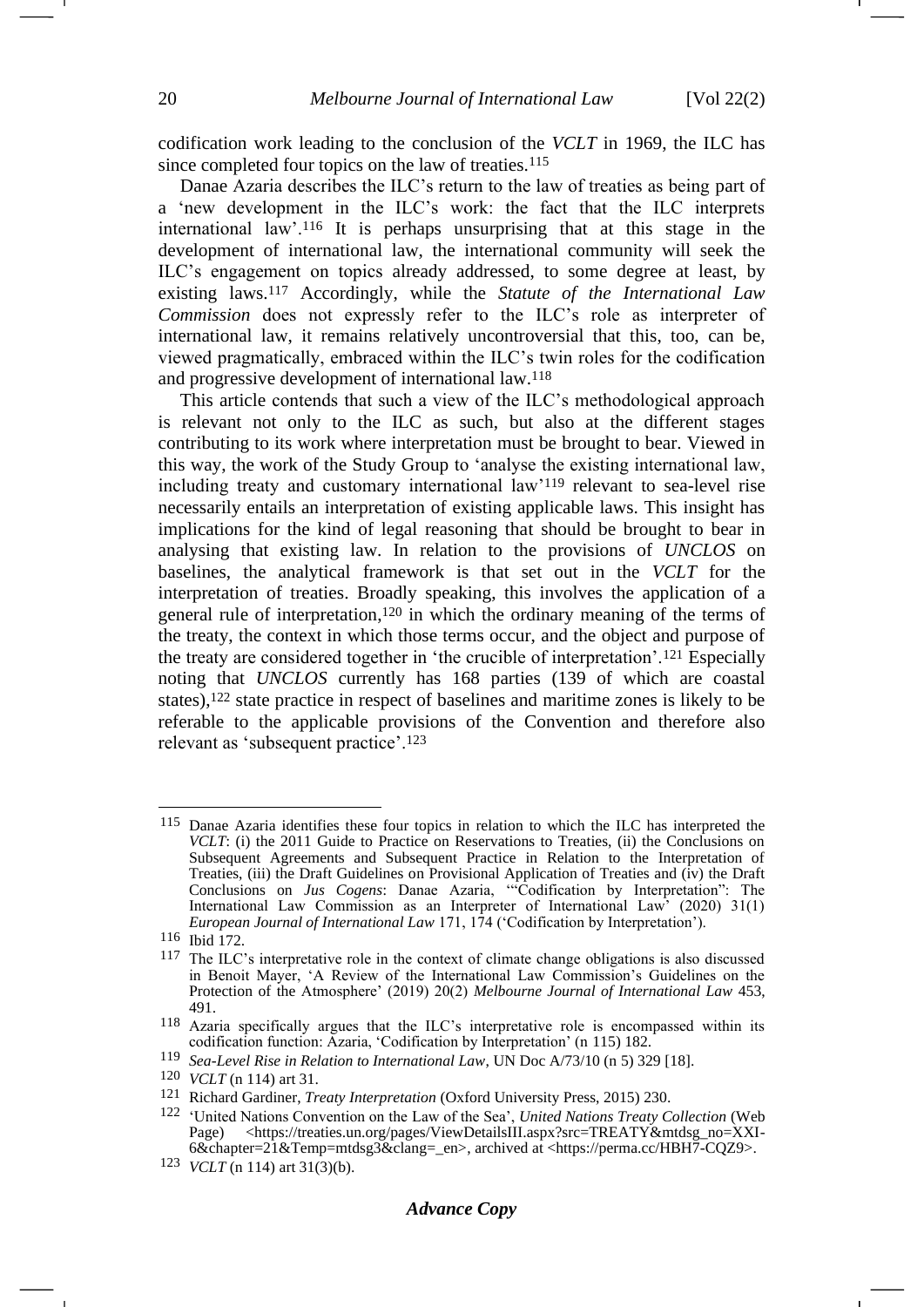In relation to the parallel customary international law on baselines (reflected in *UNCLOS*),<sup>124</sup> the analytical framework to ascertain the content of those rules is that used for the identification of custom (as there is no separate framework for the *interpretation* of customary rules as differentiated from their *identification*);<sup>125</sup> generally, this requires the identification of general practice accepted as law. It is apparent that these two frameworks — treaty interpretation under the *VCLT* and rules for the identification of custom — while having elements in common (such as consideration of state practice) are conceptually and methodologically distinct. For the ILC to fully respond to the need of the international community to understand 'the degree to which current international law is able to respond'<sup>126</sup> to the prospect of significant sea-level rise, its legal reasoning should include both an interpretation of applicable treaty law and the identification of relevant customary rules.

The *Issues Paper* is clearly focussed on the identification of custom, for which it finds evidence supporting the material element, though it notes that 'the existence of the *opinio juris* is not yet that evident'.<sup>127</sup> Yet the *Issues Paper* does not expressly engage the framework of treaty interpretation. It does not, for example, consider the cited examples of state practice as matters of 'subsequent practice' under art 31(3) of the *VCLT*, nor its engagement with scholarship on the ambulatory theory of baselines as relevant to the 'ordinary meaning' of the terms of art 5 of *UNCLOS*. Further, express application of a treaty interpretation framework could also bring to bear other factors relevant to the understanding existing law, such as theConvention's preparatory works. As such, the drafting history of art 5 of *UNCLOS* could have legal significance as a supplementary means of interpretation to either confirm meaning or even determine meaning in case of ambiguity.<sup>128</sup> And since art 5 of *UNCLOS* is also reflective of parallel customary law (indeed, the treaty provision is the product of well-known efforts of codification), these preparatory works are also relevant to the identification of customary international law.<sup>129</sup>

In terms of next steps in the consideration of the *Issues Paper* and the topic more broadly, other members of the Study Group will be invited to contribute, and the work of the Study Group would be reflected in a substantive report that would be presented to the ILC as a whole for its consideration at the relevant

<sup>124</sup> See James Crawford, *Brownlie's Principles of Public International Law* (Oxford University Press, 9<sup>th</sup> ed, 2019) ch 11; RR Churchill and AV Lowe, *The Law of the Sea* (Juris Publishing, 3<sup>rd</sup> ed, 1999) 54. For an examination of specific articles and customary status, see J Ashley Roach, 'Today's Customary International Law of the Sea' (2014) 45(3) *Ocean Development and International Law* 239.

<sup>&</sup>lt;sup>125</sup> While there is no express framework for the interpretation of customary international law per se, there is some debate on the interpretability of custom. See, eg, Azaria, 'Codification by Interpretation' (n [115\)](#page-19-0) 177; Orfeas Chasapis Tassinis, 'Customary International Law: Interpretation from Beginning to End' (2020) 31(1) *European Journal of International Law*  235.

<sup>126</sup> *Sea-Level Rise in Relation to International Law*, UN Doc A/73/10 (n [5\)](#page-1-3) 326 [5].

<sup>127</sup> *Issues Paper*, UN Doc A/CN.4/740 (n [8\)](#page-1-2) 43 [104].

<sup>128</sup> *VCLT* (n [114\)](#page-18-0) art 32.

<sup>129</sup> See *North Sea Continental Shelf* (n [107\)](#page-17-0) 29–30 [37]; *Jurisdictional Immunities of the State (Germany v Italy) (Judgment)* [2012] ICJ Rep 99, 122–3 [55] ('*Jurisdictional Immunities of the State*'). See also the discussion in Jimenez de Arechaga, 'Custom and Treaties' in Antonio Cassese and Joseph HH Weiler (eds), *Change and Stability in International Law-Making* (De Gruyter, 1988) vol 9, 1.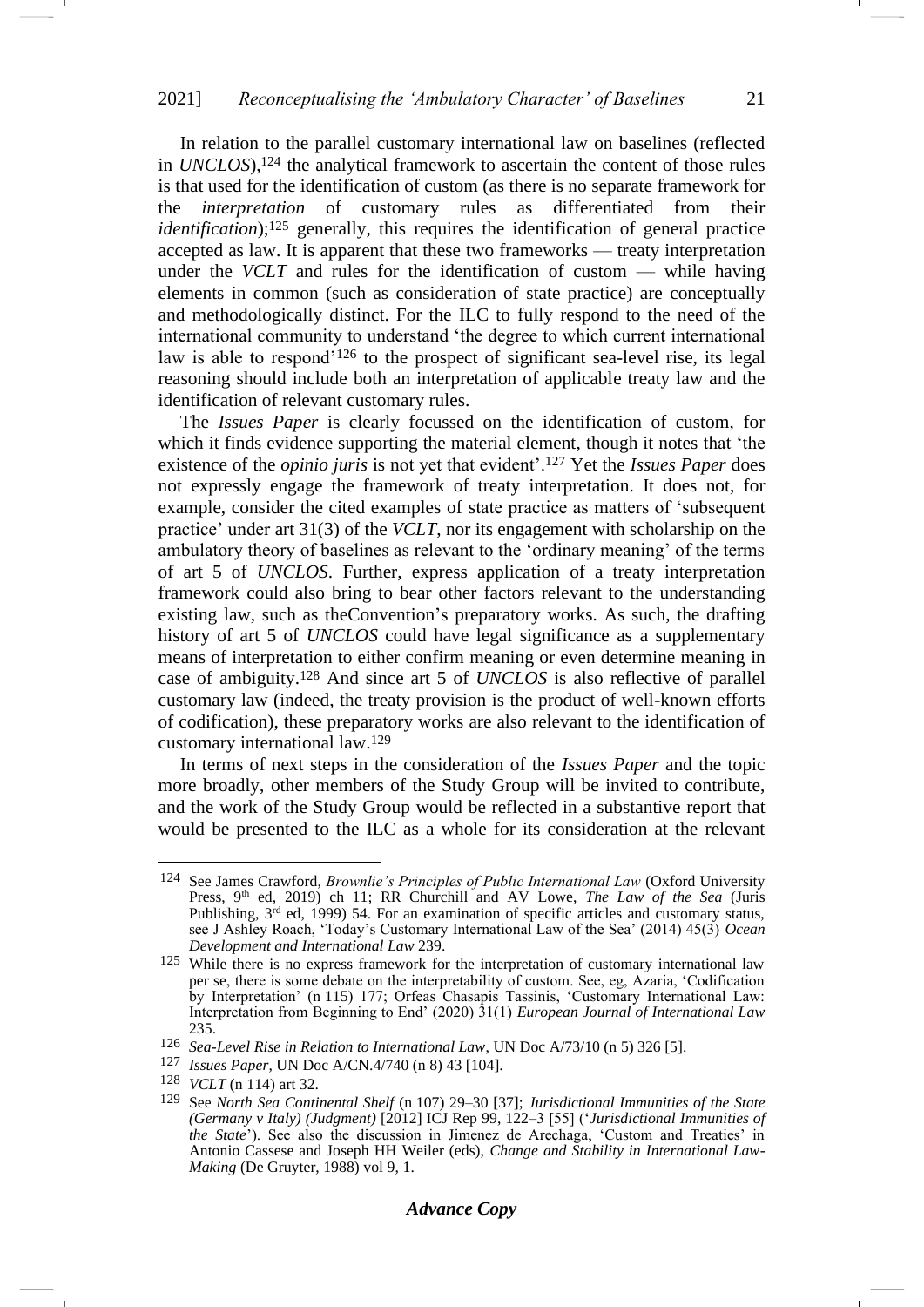session.<sup>130</sup> It is intended that consolidated issues papers (that is, considering law of the sea issues together with statehood and the protection of persons) would be prepared in the next quinquennium.<sup>131</sup> It is submitted that consideration of this topic by the ILC as a whole would be strengthened by the express application of both analytical frameworks for the examination of existing law in treaty and custom. This would have the benefit of bringing the full suite of factors to bear upon an inquiry into the existing law, as well as providing a sound methodological basis for the ILC to

play the functions of persuasion, legitimation and communication [since the] very existence of a systemized text carefully elaborated by the International Law Commission, whether legally binding or not, carries with it an inherent force of normativity that cannot be lightly denied or bypassed.132

### IV CONCLUDING REMARKS

This article has shown that the *Issues Paper* has offered a reconceptualisation of the 'ambulatory character' of baselines and associated maritime zones, putting forth the view that a certain degree of stability is not incompatible with an ambulatory baselines system. Key in its reconceptualisation of 'ambulatory character' is that an ambulatory baseline need not be identified with the lowwater line along the coast, nor that it need automatically change with every coastal fluctuation; rather, an ambulatory baseline system is one which contemplates baseline change. Drawing on some state practice and supported by the relevant preparatory materials of *UNCLOS*, this article contends that the reconceptualisation offered by the *Issues Paper* is persuasive.

But delivering on the task before it today requires the ILC to acknowledge that it is returning to the law of the sea in circumstances vastly different from those in 1958. As a matter of methodological approach, its legal analysis needs to acknowledge that it is operating 'against a normative background that is "treatified"',<sup>133</sup> a circumstance to which it has itself contributed. Adherence to the rules of treaty interpretation and transparency about the ILC's engagement with this framework could 'persuade States to entertain the Commission's interpretative pronouncements',<sup>134</sup> thereby contributing to the normative force of the ILC's outputs.

And increased treaty density is not the only change relevant to this topic. The *Issues Paper* has identified a handful of examples from state practice signalling that the ability to effect legal baseline preservation may be available in circumstances where there are minor changes to the coast, and this is supported by the drafting history. Considering that future projections of sea-level rise in the

<sup>130</sup> *Issues Paper*, UN Doc A/CN.4/740 (n [8\)](#page-1-2) 3 [6].

<sup>131</sup> Ibid 18 [37].

<sup>132</sup> Yifeng Chen, 'Between Codification and Legislation: A Role for the International Law Commission as an Autonomous Law-Maker' in The United Nations (ed), *Seventy Years of the International Law Commission: Drawing a Balance for the Future* (Brill Nijhoff, 2021) 233, 261.

<sup>133</sup> Danae Azaria, 'The International Law Commission's Return to the Law of Sources of International Law' (2019) 13(6) *Florida International University Law Review* 989, 994.

<sup>134</sup> Azaria, 'The Working Methods of the International Law Commission' (n [11\)](#page-2-0) 177.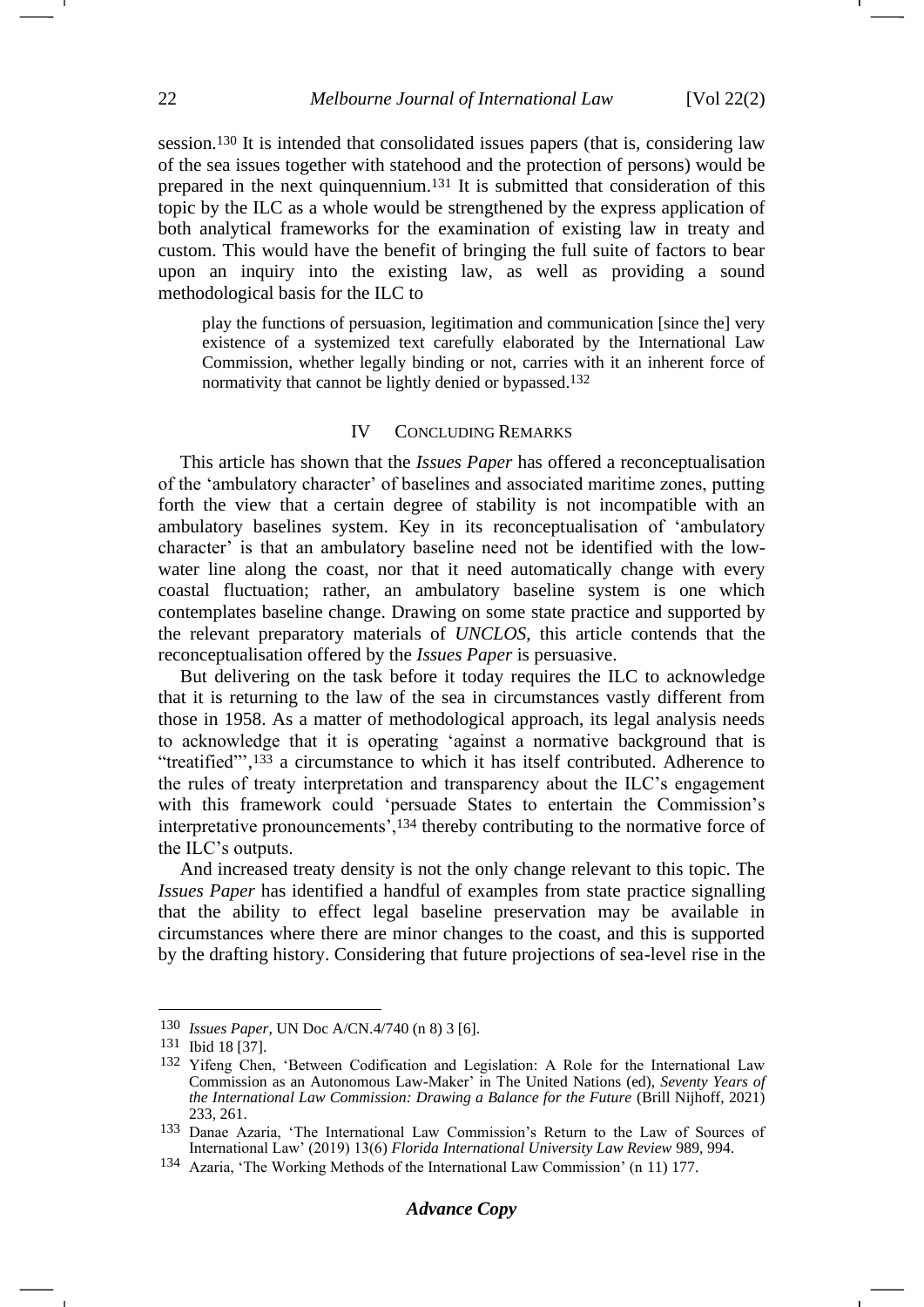order of up to 1.10 metres at the end of 2100<sup>135</sup> will more than likely approach the bounds of what is an appreciable departure from the coast, significant coastal changes at this order of magnitude were almost certainly outside what the drafters considered could be addressed by the stabilising effect of a charted line as a baseline. In these circumstances, it is uncertain how the *Issues Paper* envisaged that this kind of limited legal stability might apply in conditions of coastal change beyond these examples of state practice. Indeed, it is also unclear how this reconceptualisation of 'ambulatory character' is envisaged to interact with the observation that 'the Convention does not indicate an obligation to draw and notify new baselines when coastal conditions change'.<sup>136</sup> Why wouldn't the logic of the reconceptualisation of 'ambulatory character' dictate that where there is significant coastal change, a normal baseline rather must be revised to more closely reflect the coast in order to avoid challenge? Or is it that growing support for the practice of maintaining baselines and maritime zones once drawn and deposited<sup>137</sup> might form the basis for the extension of such legal stability into future conditions?

It is likely that in making these preliminary observations, the *Issues Paper* has identified a potential limit within existing law. While the Study Group's syllabus stated that '[t]his topic will not propose modifications to existing international law, such as [the Convention]',<sup>138</sup> it is difficult to see how such a conversation may be wholly avoided. Indeed, it seems that the topic of sea-level rise is one that 'cannot be easily labeled as codification or progressive development of international law'.<sup>139</sup> To adequately meet the changed circumstances of grappling with the law of the sea in conditions of high treaty density as well as significant coastal change, the ILC must marshal its full suite of tools across its methodology and mandate: it should apply frameworks to analyse treaty law and custom, with a view to understanding its current state as well as its progressive development.

<sup>135</sup> IPCC, *Special Report on the Ocean and Cryosphere in a Changing Climate* (Report, 2019) 352. The IPCC has estimated the global mean sea level rise by the end of 2100 to possibly be between 0.61–1,010 metres.

<sup>136</sup> *Issues Paper*, UN Doc A/CN.4/740 (n [8\)](#page-1-2) 41 [104].

<sup>137</sup> See supportive comments on this point made in General Assembly debate on the *Issues Paper* by Tuvalu (on behalf of the Pacific Islands Forum), Belize (on behalf of the Alliance of Small Island States), Papua New Guinea, Federated States of Micronesia, Maldives and Solomon Islands: *Summary Record of the 13th Meeting*, UN GAOR, 75<sup>th</sup> sess, Agenda Item 80, UN Doc A/C.6/75/SR.13 (25 November 2020) 4, 5, 7, 9, 11. Indeed, the *Issues Paper* recognised many examples of domestic laws establishing fixed baselines (and outer limits), but did not discuss how that practice might relate to those domestic frameworks which have an ambulatory character: in principle, all such practice appears to be directed to the application of *UNCLOS* and has potential legal significance for its interpretation. For a discussion about some relevant practice in establishing, depositing and maintaining baselines and maritime zones, and its legal significance, see Frances Anggadi, 'Establishment, Notification and Maintenance: The Package of State Practice at the Heart of the Pacific Islands Forum Declaration on Preserving Maritime Zones' (2022) 53(1) *Ocean Development and International Law* (forthcoming).

<sup>138</sup> *Sea-Level Rise in Relation to International Law*, UN Doc A/73/10 (n [5\)](#page-1-3) 328 [14].

<sup>139</sup> Šturma (n [1\)](#page-1-4) 163.